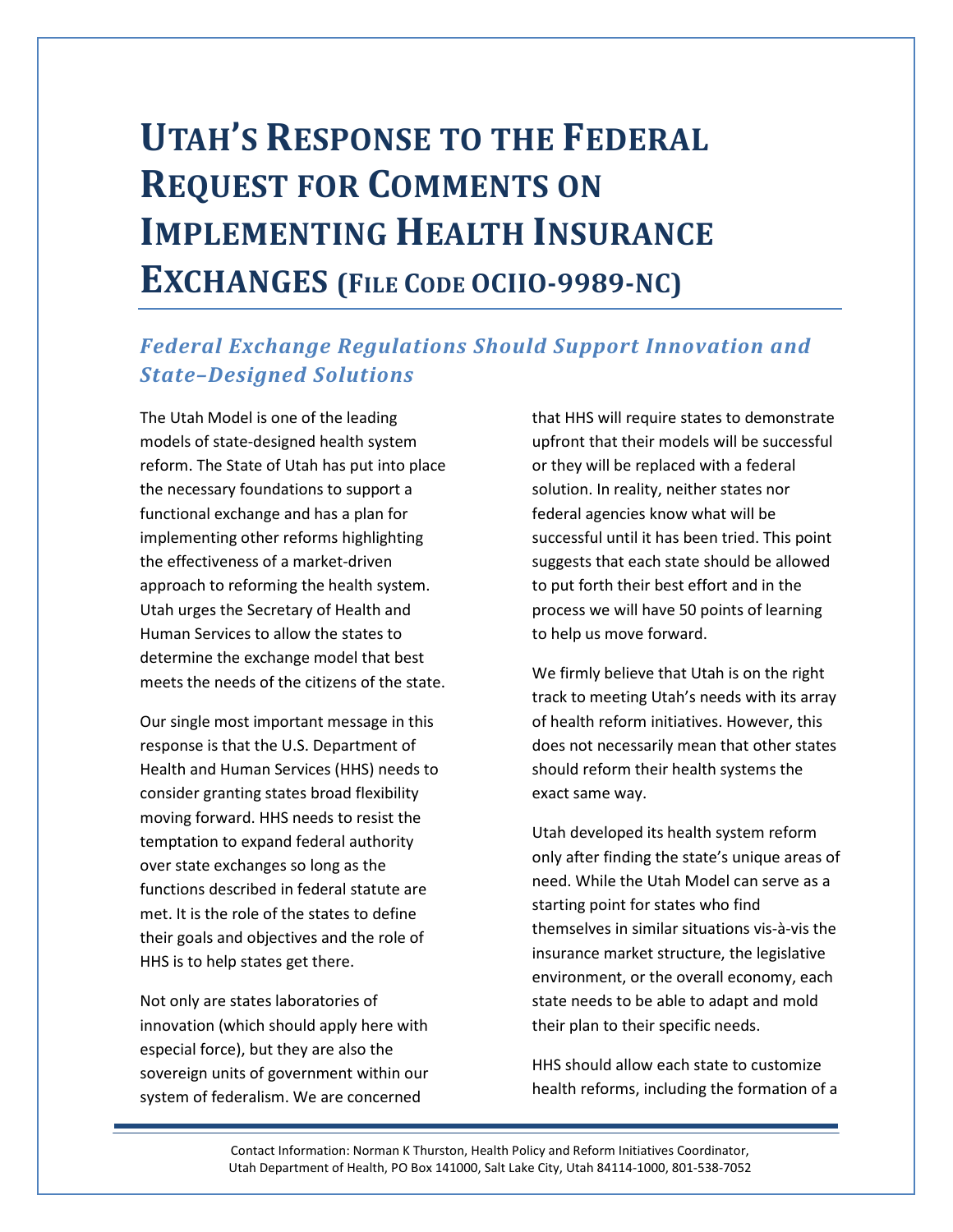State Health Insurance Exchange. We recommend that HHS encourage customization and not force states to adopt measures that would not focus on their unique problems or would otherwise hinder current efforts that are made in good faith.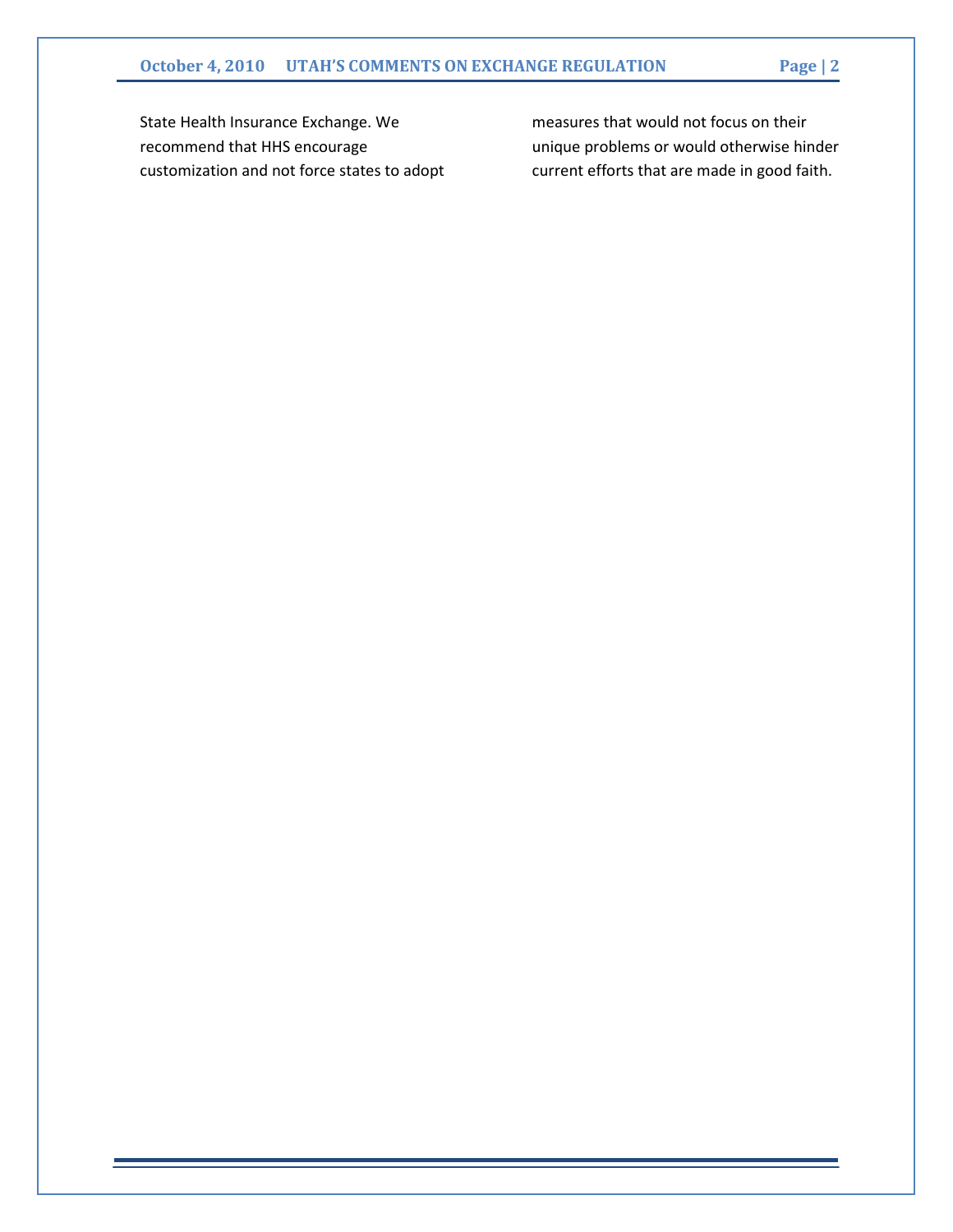# Aspects of the Affordable Care Act and Exchange Regulations that will be Troublesome for All States

There are several aspects of potential exchange requirements that will interfere with all states' ability to implement statedesigned health reform. We acknowledge that the statute itself is the source of some of these problems, but they can be mitigated with flexibility. It cannot be stated strongly enough that because of inconsistencies and ambiguities in the statute, states need to have final definitions on a number of key provisions, including:

- The eligibility of U.S. citizens under 100% of the Federal Poverty Level (FPL) for subsidies
- "Maintenance of effort" requirements
- Definitions of income
- Required interactions between Medicaid and the exchange

These definitions are critical to the development of successful state-designed exchanges. In addition to these definitional questions, there are other aspects that will be troublesome for every state that is contemplating a state-designed exchange.

# Qualified Health Plans

There is some suggestion that states should define the types of benefits packages that will be offered through the exchange, certify those plans and put those out to bid. While this may work for some states, this approach is not consistent with a marketbased approach to an exchange. States

should not be required to get involved in decisions related to the benefit design and procurement on behalf of employers, employees, or individuals.

# Certifying Health Plans for the Exchange

To the extent that the state will have to certify, decertify or regulate Qualified Health Plans offered through the state exchange, the most appropriate place for that to happen would be in the state's department of insurance. The overarching principle is to promote variety, choice, and flexibility. The state of Utah has no interest in putting exchange plans out for bid.

By statute, HHS will have to provide a definition of the essential benefits for exchange plans. Any such definition should only be a set of covered service categories (such as inpatient hospitalization) that plans need to cover and not a list of required treatments for specific conditions.

It has been Utah's approach to set parameters for plans and allow carriers to innovate and differentiate their products as long as they are adequately informing the consumers about their products at the time of purchase. Any attempt to standardize benefit designs tends to discourage competition and entry into the market and limits choice.

The Utah Health Exchange incorporates shopping tools that help consumers identify the type of plan that will work best for them and then assists them in finding plans that meet those criteria.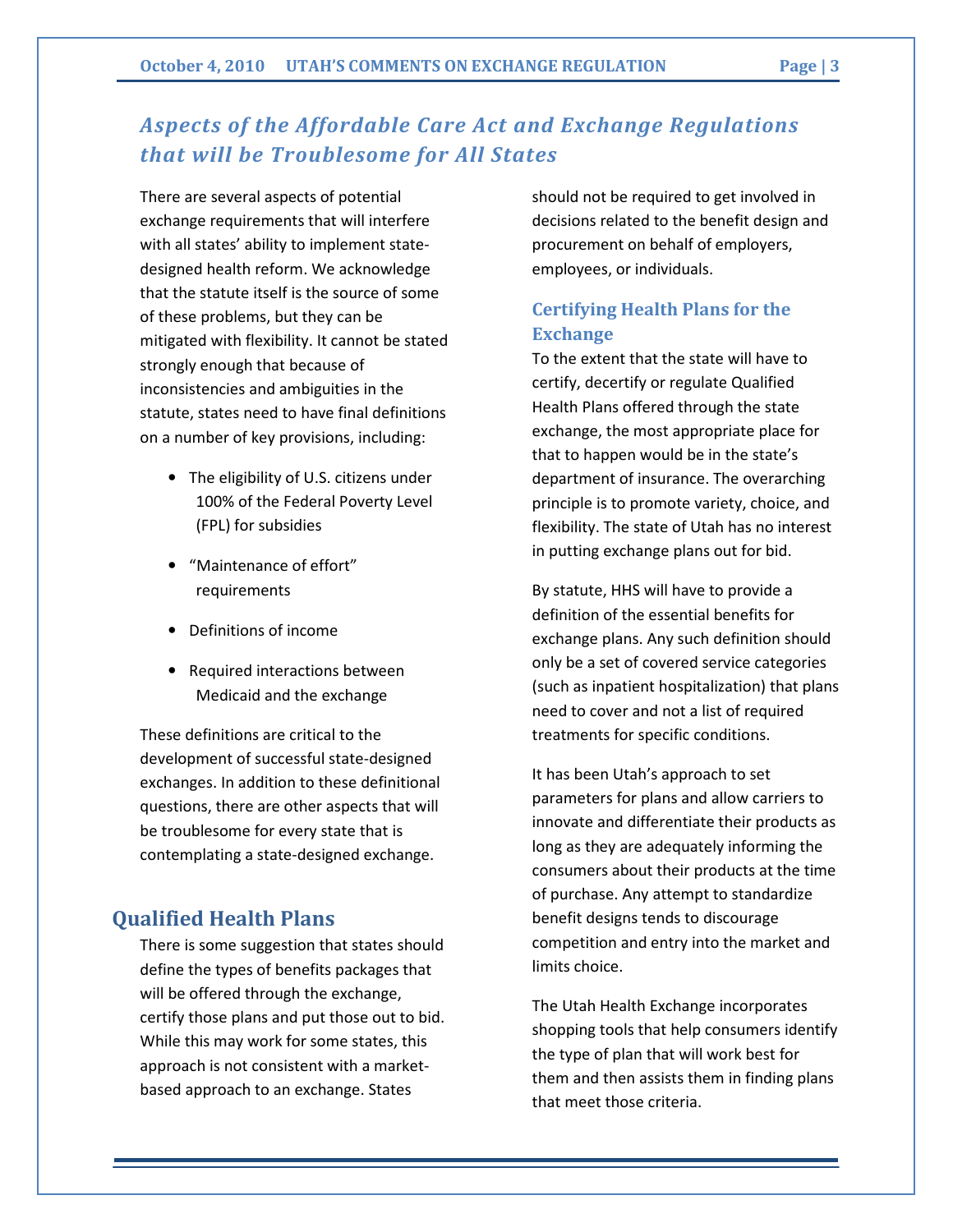In the past, Utah has required insurers to offer state-defined plans in addition to their other products. In our experience, the state-defined plans were not successful. The plans are seldom chosen by consumers and quickly become an administrative burden for insurers.

With regard to benefit designs for plans that will be offered inside the exchange, state rules should promote creativity and flexibility. When it comes to defining a minimum standard for benefits designs, the following considerations should be taken into account:

- Most state laws already define what plans are acceptable for sale;
- More choice for consumers is better as long as they have full and accurate information;
- We should allow for variance in plan designs and provide the consumer with a clear summary of benefits; and
- An exchange market should be open to all solvent carriers and we should welcome entry.

#### Quality Improvement

If quality improvement is going to be a required activity in the exchange, states need to have the flexibility to develop processes that address local issues and needs. Our needs are unique to our markets. For example, in Utah there is currently a desirable level of choice available from reputable carriers. If we can design a process based on disclosure, competition will work to spur improvement.

It is our belief that it is more effective for states to focus on consumer education. When consumers understand better how insurance is priced and how the different elements of benefits design affect price, competition will be increased. What we most need to focus on in this regard is consumer engagement and development of tools that show consumers the information or answers to questions that they care about most.

In looking at the Medicare Advantage rating and quality improvement model, we find that it is not a helpful model to use for improving private insurance plans. The model does not allow for customization by the consumer based on their needs.

If we can design a process based on disclosure, competition will work to spur improvement. If federal regulations on quality are developed, the following areas could be considered for measures and targets:

- Claim denial rates and appeal resolution
- Timely payment of claims
- Internal and external review processes
- Adequacy of network
- Minimum loss ratio data and historical performance
- Rate increase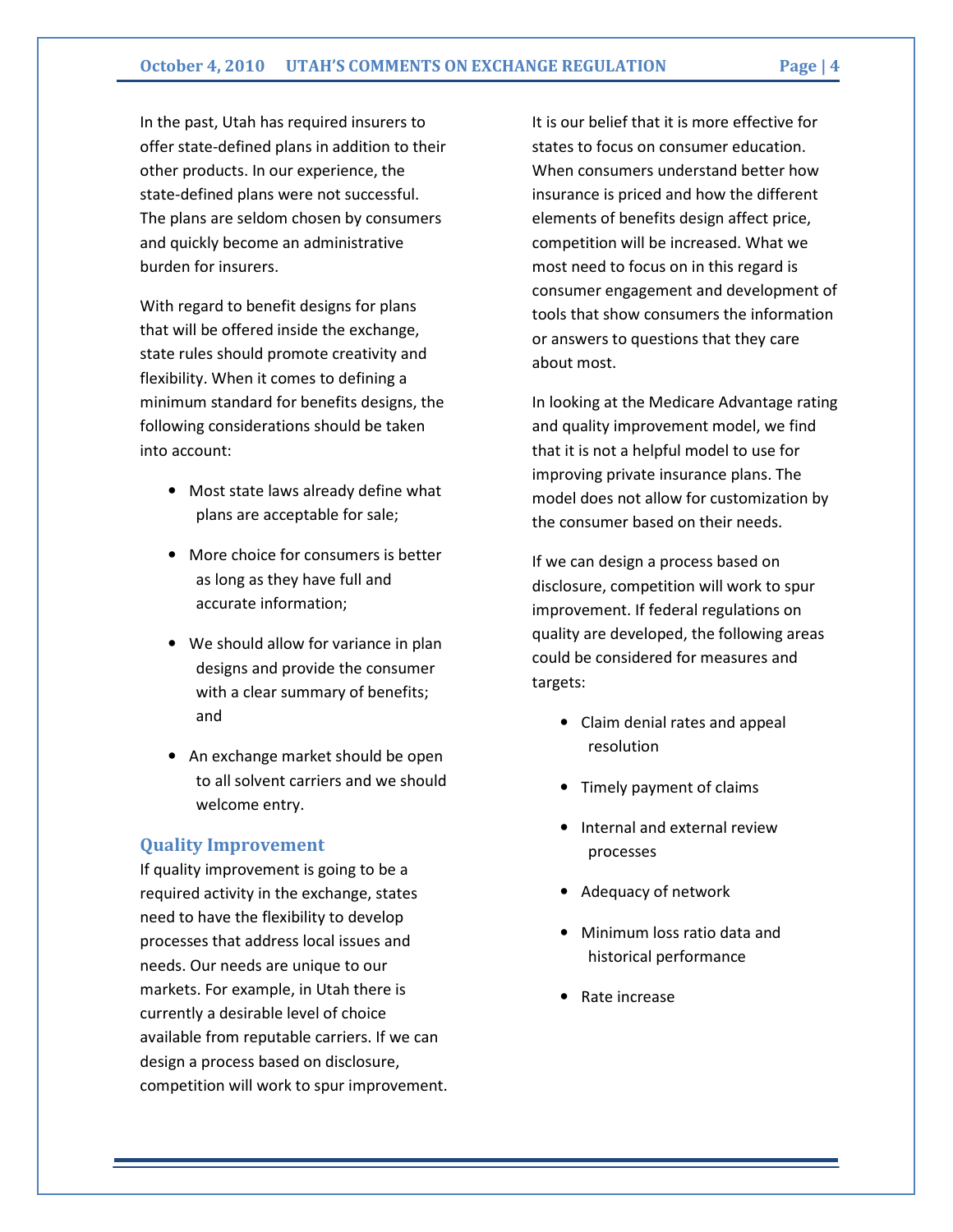### Rate Reviews

The state insurance department should regulate rates and conduct rate reviews, rather than a federal agency. When reviewing rate increases, Utah reviews the use of appropriate benefit factors, demographic factors, projections, claims paid and premium earned. It is important as the rates are reviewed to take into consideration the insurer's solvency and that pricing is adequate and within actuarial standards. Utah and other states can use rate review grants to develop the capacity within current staff to be able to make rate review determinations.

### Marketing Rules

The regulation of marketing should be the purview of state law because the state regulators are familiar with local market issues and can react swiftly. Utah has statutory language to address marketing practices. For example, insurers are not allowed to price a plan based on the persons who are expected to enroll in that plan and commission schedules cannot be designed to discourage unhealthy people from enrolling.

# Enrollment and Eligibility Systems

States will obviously need to have systems in place to determine eligibility for public programs and private insurance plans through the exchange. Similarly, once eligibility has been determined, states will need to create processes to facilitate enrollment into appropriate plans. However, there are requirements on these systems that are being contemplated that could be detrimental to states' efforts:

# Determining the correct Medicaid match rate

In order for states to receive the higher match rate for individuals that are eligible due to the "new" rules, states will have to verify that any applicant to a public program would not have been eligible under the "old" rules. In effect, every applicant will have to be processed under both the legacy eligibility system and the new eligibility system. Given the fact that the eligible population is being expanded in most states, there will also be an increased number of cases to be evaluated. The increase in workload due to this combination of factors could be catastrophic.

This problem could be mitigated through alternate definitions of maintenance of effort, the ability of states to provide premium assistance, and allowing states the flexibility to develop and use a formula for claiming FMAP when purchasing family coverage.

# Screening all individuals and employees for public program eligibility

There is some suggestion that exchanges will be required to screen everyone coming through the exchange for public program eligibility. This represents a significant paradigm shift in that traditionally, individuals or families are screened for eligibility upon application, which is done at their discretion. There are two aspects of any requirement to screen everyone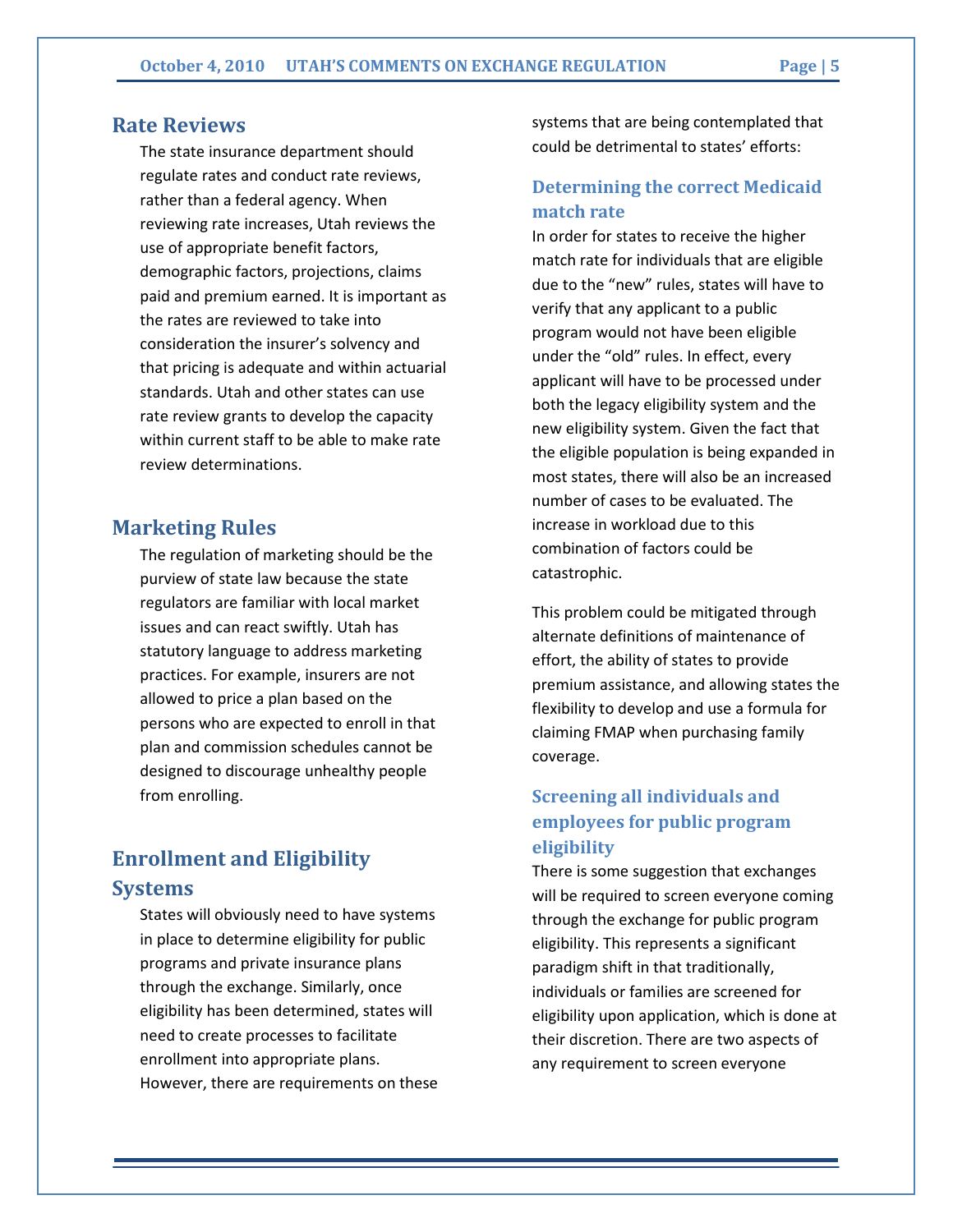coming in through the exchange that are problematic.

First of all, there will be a tremendous increase in workload associated with processing information for an increased number of cases. In addition, this will likely result in a significant crowd-out as more people move from private insurance to public programs. Both of these factors work to dramatically increase the cost to the states.

Much of state concern here can be mitigated through clarification of the role of the exchange in determining eligibility and HHS allowance of administrative claiming for appropriate activities within the exchange. Allowing the state to use existing systems to determine Medicaid eligibility in coordination with the exchange is consistent with the plain language of the statute.

Should the state choose to contract any part of eligibility determination with a private vendor, that determination should be final. This clarity would avoid duplicative administrative costs. Allowing Medicaid funds to be used within the exchange has precedent. HHS allowed states to charge a significant share of administering the state Children's Health Insurance Program to Medicaid.

#### Options for low income families

It is not clear what options families below 138% of FPL will have with regard to the exchange. The principle of consumerism suggests that all families, regardless of current income should have the option to choose a private plan that best meets their family's needs. Those who are eligible for

public programs may also have the option of choosing to enroll some or all of their eligible family members in public programs. The option for families to choose a private plan should be enhanced, not limited, in the exchange.

One possible solution would be to make any needed changes under Section 1906 to encourage states to use premium assistance. HHS should allow states to purchase a private plan available through the exchange for families and establish a type of savings account that can be used to cover out-of-pocket expenses associated with their choice of plan.

The time has come to give up the paternalism of Medicaid and allow individuals and families the opportunity to make choices for themselves. This increase in consumer engagement will result in more efficient decisions and a better overall consumer experience. The end goal for most low-income populations could be a Medicaid system where the only program is the amount of subsidy that a family qualifies for.

### Section 1411 requirements

The eligibility requirements in Sections 1411, 1412, 1413 and 2201 are particularly onerous on states and have the potential to be a huge unfunded liability for states. For example, "Section 1411 of the Affordable Care Act requires the Secretary to establish a program for determining whether an individual meets certain eligibility requirements for exchange participation, premium tax credits and cost sharing reductions, and individual responsibility exemptions." This passage suggests that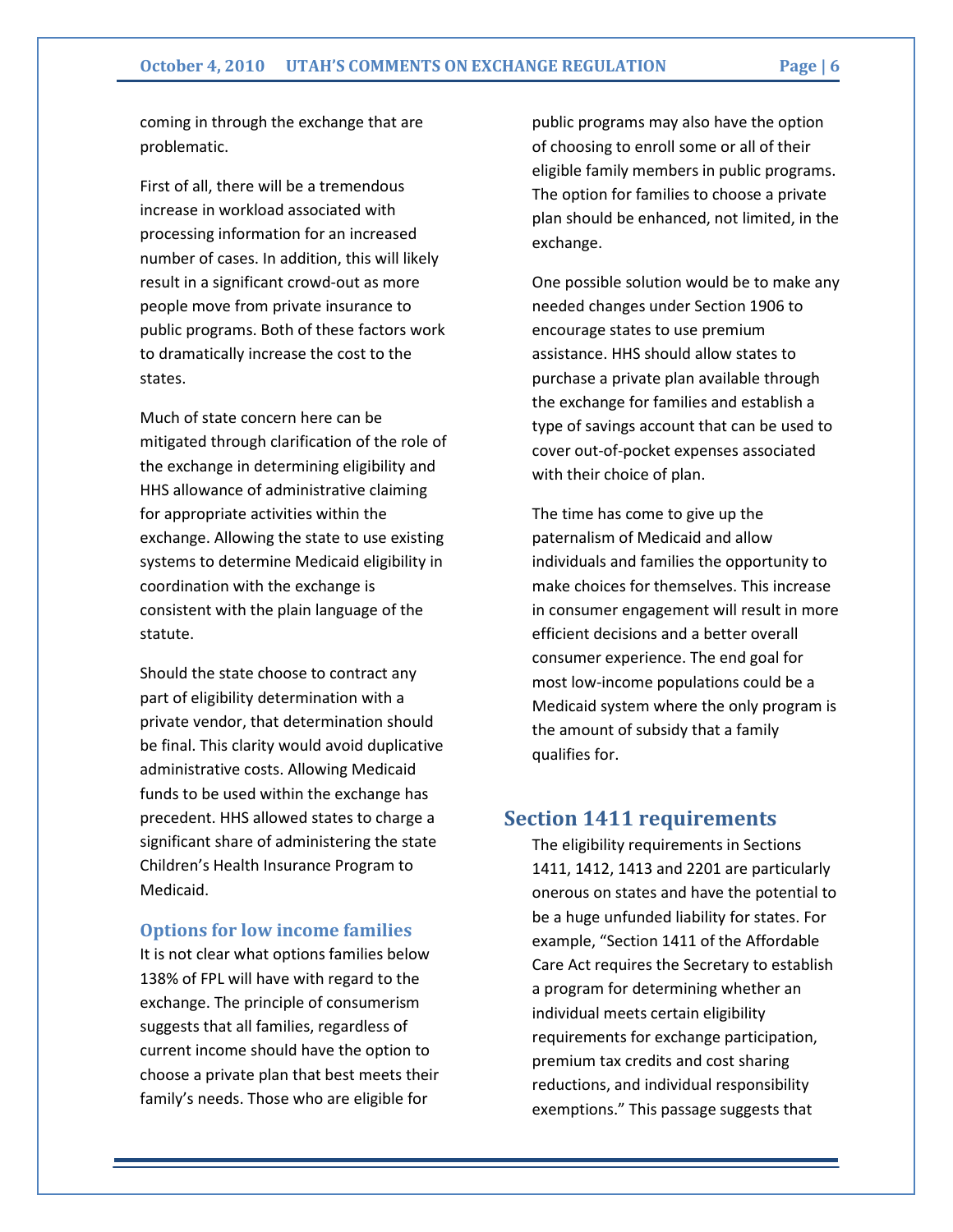states will have to become involved in determining individual eligibility for advanceable and refundable federal tax credits and payments to insurers by the federal government on behalf of families.

The first problem with this requirement is the sheer size and expense of taking on this responsibility. It is estimated that in the State of Utah as many as 70% or more of working families would be eligible for at least one federal program. It should also be noted that these determinations will be based on criteria that are different from any current program, so a new system for eligibility determination will be needed.

This represents an unprecedented expense for states to take on the responsibility of administering a federal program. As previously stated, HHS should provide clear guidance immediately that federal Medicaid funds can be claimed for appropriate activities within the exchange.

In addition to the difficulties and lack of funding to actually making those determinations, this creates a serious liability question for states. If the state system makes an error that results in an overpayment to an individual or insurance carrier, there is the potential for the state to be liable for that overpayment.

At a minimum, the federal agencies responsible for these programs should secure a funding source to compensate states for the administration costs and provide liability protection to the states.

Another complication is that there is no standard definition of income across federal welfare programs. Even within Medicaid,

there will be different versions used for some categories of eligibility. It is imperative that the federal agencies agree on a synchronized definition of income that can be used for all federal programs.

# Coordination of Eligibility and Enrollment between Medicaid, CHIP, and the Exchange

A state's ability to coordinate eligibility and enrollment effectively will depend on several factors. The first consideration, however, is that the state work to maximize consumer choice.

There will be families where only some members of the household qualify for public medical programs, while others do not. For example, families between 133% and 200% FPL may have children that are eligible for CHIP.

We need to clarify what options these families have. Can they choose to cover the non-eligible family members through an employer-sponsored plan and put the rest on a public program or would they be required to put all family members on the employer-sponsored plan? We would like to give families the option to use a premium assistance program in these cases.

States should be allowed to use Medicaid and CHIP dollars in the exchange to help lower premiums for everyone as plans compete for the 50-70 million low-income people who are generally very healthy. In reality, many (if not most) of the newly eligible population will be young, healthy adults who belong appropriately in the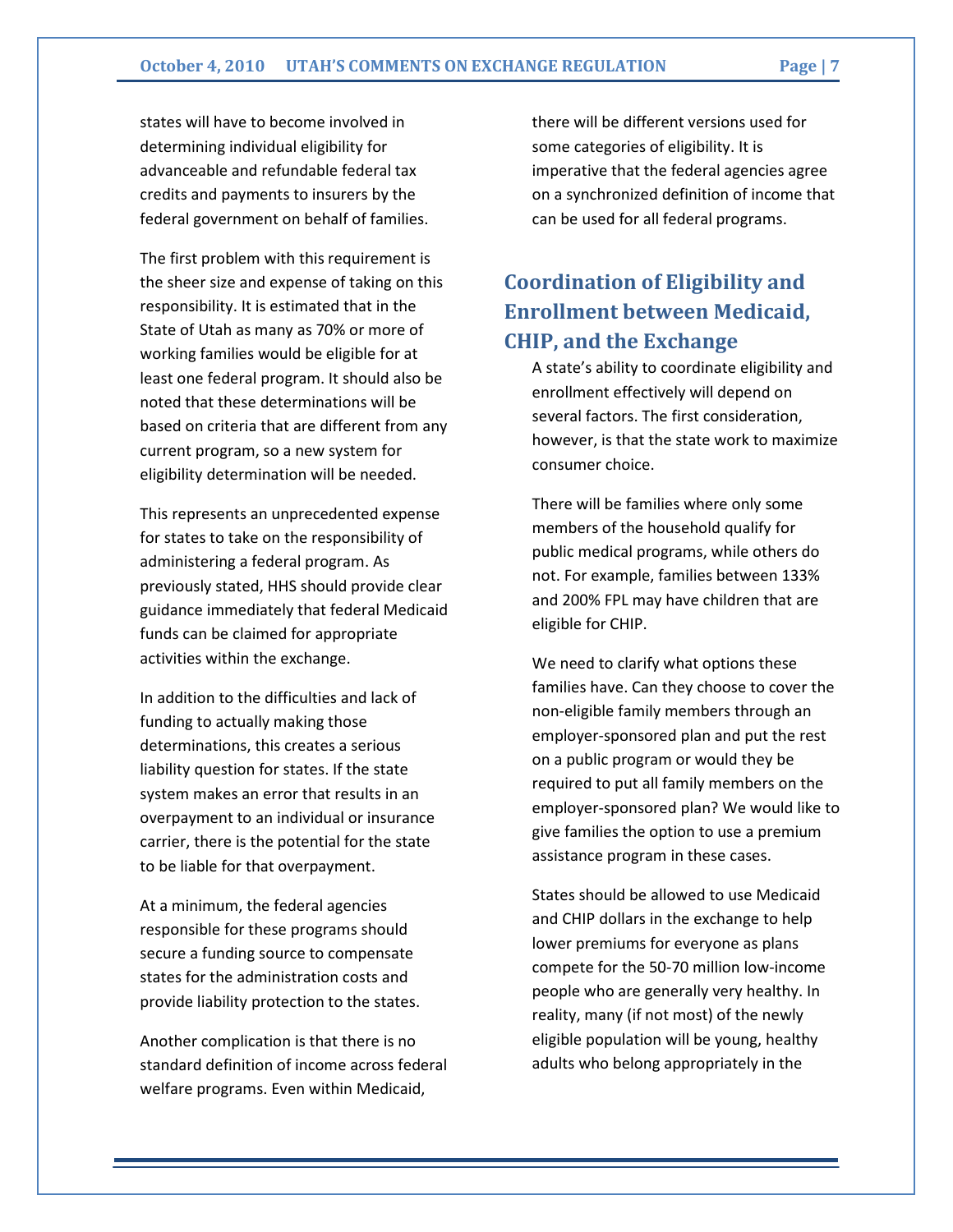same risk pool as their moderate-income neighbors.

As the Deputy Center Director for the Center for Medicaid, CHIP, and Survey and Certification recently pointed out, millions of Americans will be moving back and forth between Medicaid and the exchange. If this churning is not simplified and reduced, it will drive up both premiums and administrative costs.

The best solution to churning is to create state flexibility to keep insured families on their same plan by giving them premium subsidies without having to separately administer a wrap-around benefit. In addition, if needed, Medicaid or CHIP funds could be used to "buy-down" deductibles or be placed in a type of savings account to help lower the out-of-pocket cost to qualifying families without requiring them to change plans. Not only will this help lower the costs to Medicaid, it will provide better outcomes for families due to continuity.

In addition, it is a particularly complicated problem trying to interface month-tomonth public programs with annual private programs. Special consideration has to be given to the challenges in verifying eligibility and making smooth transitions that this discrepancy creates.

An additional problem arises when we consider that the exchange is not only handling individual policies, but also employer-sponsored health plans. More thought needs to be incorporated into how to transition people from public programs to an employer-sponsored plan.

There is an incredible amount of information that would be required to assist a consumer in making a good decision from their globally available options, especially considered the problems already mentioned regarding determination eligibility under legacy systems and the varying definitions of income for federal programs. At a minimum, the exchange would have to collect the following information to do a reasonable job at prescreening for eligibility:

- Citizenship status
- Household composition
- Demographic information
- Current case status and case history
- Employment status and the availability of private group coverage
- Household/family assets
- Insurance enrollment history

In addition, not everyone will have access to the computer resources to be able to use the system. Some ideas that may help improve consumer access and the consumer experience include:

- Make sure that the system uses plain language for everything so that the consumers really know what their options are and what they are getting
- Take advantage of technological resources to provide consumer education or information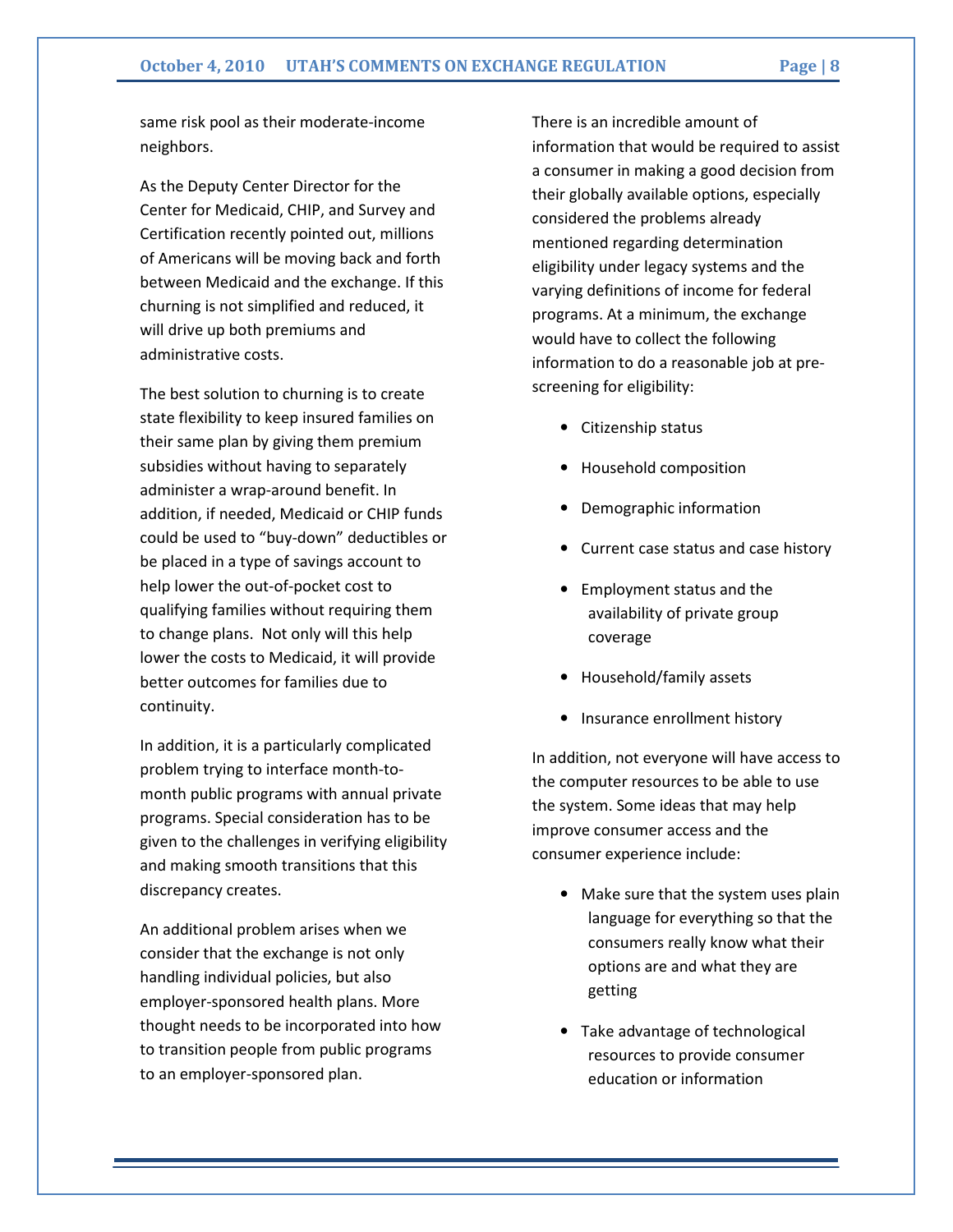- Maintain a dedicated call center or phone line to assist consumers that are struggling
- Set up a system where the consumer can authorize the state to access existing information so that the consumer doesn't have to submit everything again
- The system should be seamless; a truly one-stop shop for all consumers
- All agencies involved should have access to the information they need to avoid repeated requests to the consumer to re-submit information already in the system

Besides helping the consumer, there are some features that could reduce the administrative burden on the states. If the system could request permission from the consumers to pull their information from existing sources (such as IRS or state employment records) on an on-going basis, eligibility reviews could be conducted much more efficiently.

A way to do this while protecting the consumer's right to privacy would be to establish a Fast Lane option for eligibility. Consumers choosing this option would grant permission for the eligibility to be determined both initially and at designated review periods from existing databases. Consumers that do not wish to use this Fast Lane system would have the option of submitting manual documents for initial determination and at renewals.

Another administrative burden on the system is the need to coordinate Third Party Liability (TPL) for medical claims when a patient has more than one source of payment.

Premium aggregation and premium assistance could essentially eliminate TPL. The premium aggregator function of the exchange would allow any given individual or family to pool resources to purchase a single policy that meets their needs. If public program funds were allowed greater flexibility to be used in this way, TPL and the administrative burden it causes for providers, public programs, and insurance carriers could be eliminated.

Another desirable feature would be to move beyond scanned documents to a system when key information is taken from documents and entered in analyzable digital form. This would allow decisions to be automated. Similarly, the system should have the ability to communicate through electronic means (such as e-mail or electronic mailboxes) with consumers.

Finally, perhaps the most effective way to reduce administrative burden would be to reduce and simplify the number and type of public programs available.

Coordinating eligibility between Medicaid, CHIP, and the exchange is an enormous task that if fully implemented would place a large burden on states. However, if states were given enough flexibility, it is conceivable that states could come up with a way to coordinate both eligibility and enrollment using technology.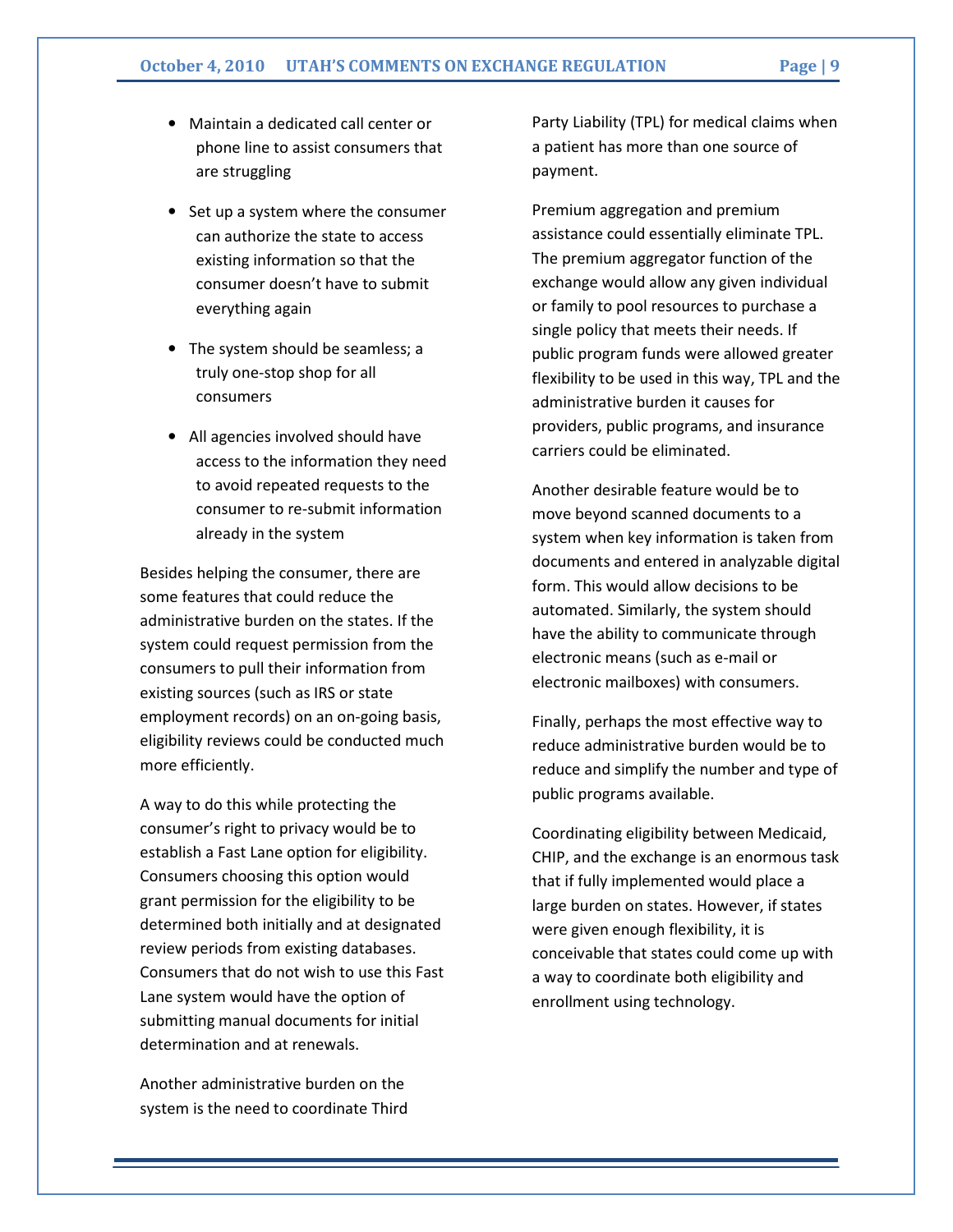# Adverse Selection

HHS regulations also have the potential to create havoc in the traditional small group markets if they are not done properly. In Utah, it is important that there be a level playing field for both employers and insurance carriers inside and outside the exchange. By over-regulating the exchange side of the equation, HHS would create adverse selection issues for carriers as higher risk people gravitate to the exchange.

At the same time, HHS should not take this as an invitation to regulate plans outside the exchange. This is the role of the state insurance departments. In this regard, HHS should work toward establishing a minimum set of criteria for states to be compliant with the statute then turn back to the states to regulate plans in a way that maintains the level playing field. In some circumstances, states may wish to consolidate all of their small group business into an exchange model, however, it is essential that this be a state decision, not a federal regulation.

Another potential for adverse selection that deserves mention has to do with the producers. States and HHS must be aware that financial incentives can be created for producers that will result in adverse selection and higher costs. It is important that whatever commissions or producer compensation that is developed be structured in a way to maintain the level playing field inside and outside the exchange as well as among carriers within the exchange.

# Potential Cost Centers

It is also important to remember that the provision discussed here can also represent significant costs to states that may not be fully reimbursed by HHS. In addition to the obvious costs associated with developing the core functionality of the exchange and expanding Medicaid eligibility, there are other cost centers that may be overlooked. Here are some examples of cost centers to be conscious of.

#### Access Points

States may be required to provide access to the exchange system at multiple points and on multiple platforms (such as by phone, by mail, in person, or online). This duplicity in the system will necessarily raise costs and could potentially be very expensive to implement.

#### Insurance Carrier Interface

The process of having plans certified while still allowing for variety and choice could impose a significant additional administrative cost on carriers.

#### Employers

Additional federal requirements on employers to comply with certain provisions in order to qualify for subsidies, avoid penalties and engage in the new system can represent a significant unfunded cost of federal health care reform.

#### Public Outreach

States may find it difficult to comply with requirements regarding outreach, especially to under-served populations. While the reform contemplates a navigator system to actually accomplish that objective, it appears to also grow the role of state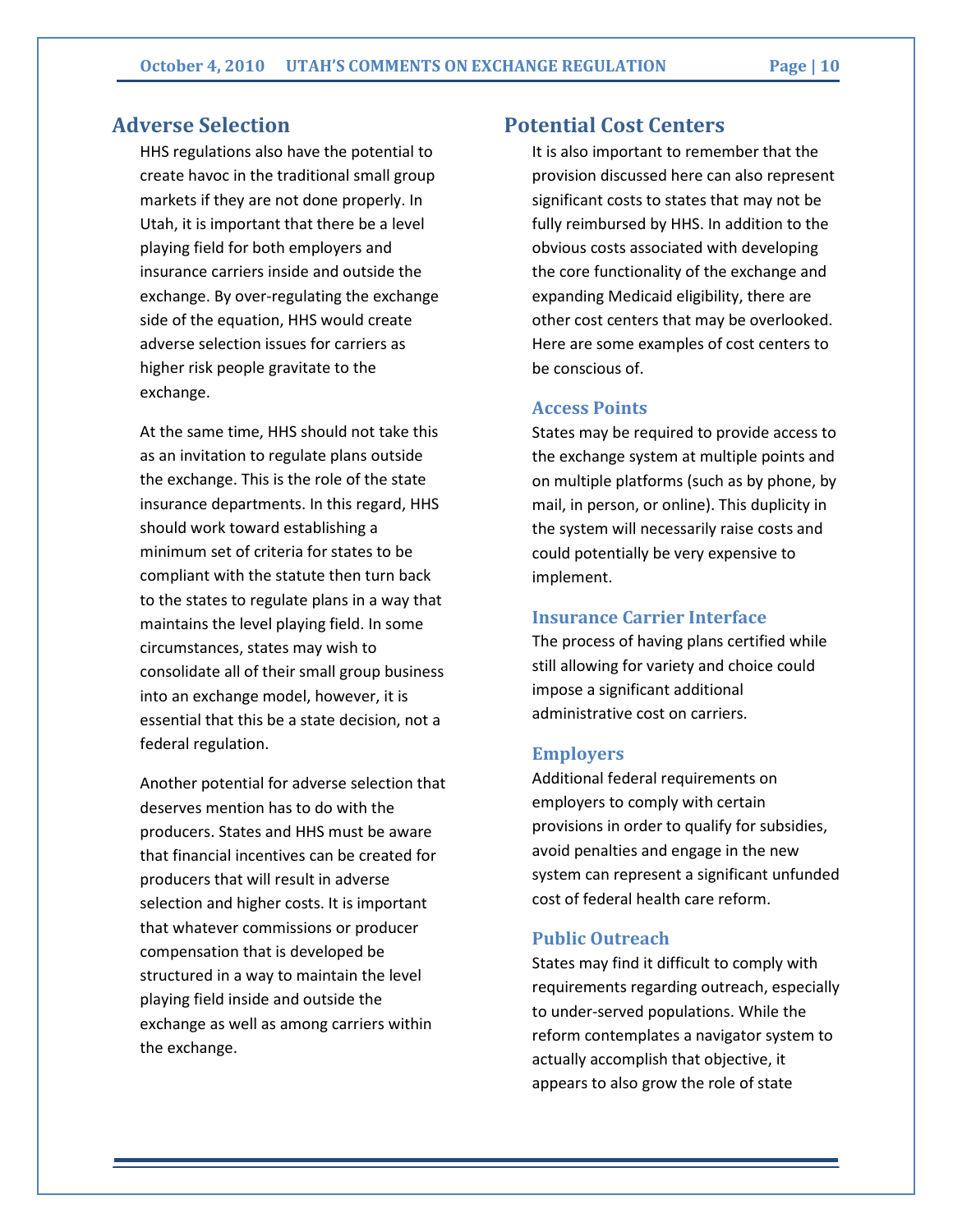government in overseeing, organizing, training, and implementing these programs.

### Workload on Current Systems

Elsewhere in this document, we point out the significant increase in workload on current systems. Not only will this require an increase in staff, there is also the potential for the much higher volume to overload the system and require significant intervention to resolve the issues.

#### Indirect Cost to Medicaid

Estimates of the cost of increased enrollment on Medicaid often overlook the potential crowd-out effect as people drop private coverage to join public programs. This represents a net loss to the health care system as private funds that were previously coming into the system are no longer available.

#### Medicaid Operational Systems

We have examined problems related to eligibility elsewhere, but it should be noted that all Medicaid operational systems will see a corresponding increase in volume and may be forced above capacity, requiring intervention, or they may need to develop additional functionality to interface with the exchange in ways that have not been contemplated through eligibility.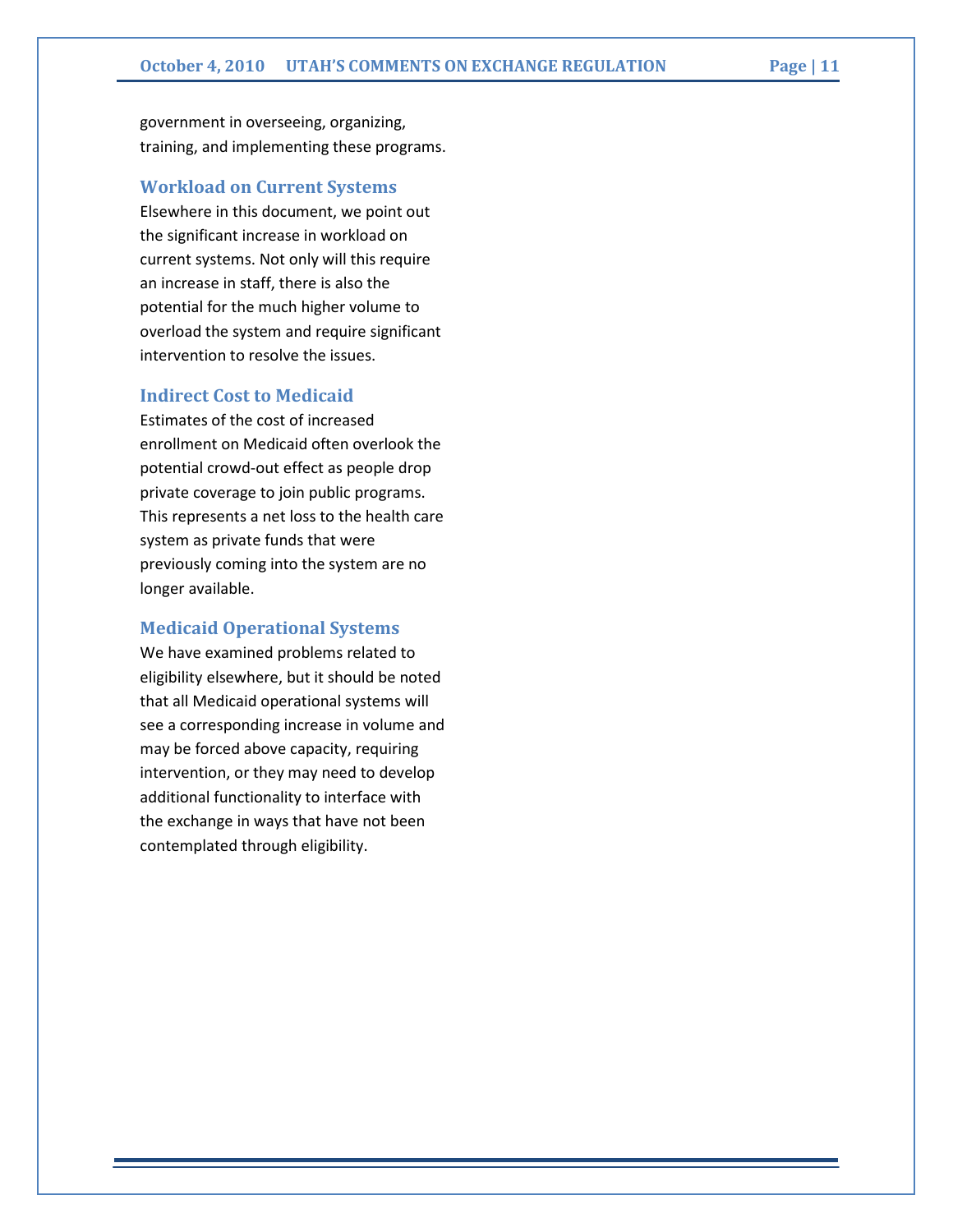# Utah's Goals for Health System Reform

The core principle behind the Utah approach is the empowerment of individual consumers to make better decisions about their health and health care and reap the benefits from those decisions.

The Utah Model recognizes that the most effective way to make real progress in reforming the health care system is to rely on the invisible hand of the marketplace rather than the heavy hand of government.

Engaging the consumer represents the best hope for addressing the issue of costs. As consumers have an increased stake in their health and health care, competition at the consumer level will drive efficiency as well as better decisions on the part of individuals and families.

For the past forty years, policies have resulted in consumers believing more and more that it is "someone else's" responsibility to arrange for, pay for and provide their health care. The end result has been a system with poor incentives and poor health outcomes, despite our rapid advances in technology. Whatever system we end up with, consumers have to have some skin in the game if we are going to have different expectations and outcomes.

Each reform in Utah has required minimal intrusion from the state government. Each reform empowers businesses and employees to obtain insurance through the private market and does not expand current public insurance programs beyond existing law.

In 2005, policy analysts conducted research to help leadership understand the nature of the uninsured population in Utah. Three facts stood out: 1. The majority of uninsured Utahns were in families where one or more of the working adults were employed by a small business, 2. The percent of small businesses in Utah offering health insurance as a benefit declined rapidly from 2000 to 2005, resulting in Utah being significantly below the national average in terms of offer rates to employees of small businesses, and 3. Surveys of small business owners gave the lack of predictability of cost as the most common reason for small businesses not to offer a health benefit.

Based on these results, it was determined early on that developing reforms that could help small businesses and their employees would be a key to making a difference. While the reform effort has also incorporated other aspects, there is a particular sensitivity toward small business. The development of the Utah Health Exchange (the Exchange) is the most visible expression of that effort.

# Defined Contribution Arrangements for Health **Insurance**

Before we explore the mechanics of the Exchange in detail, there are three pillars of health reform that deserve introduction.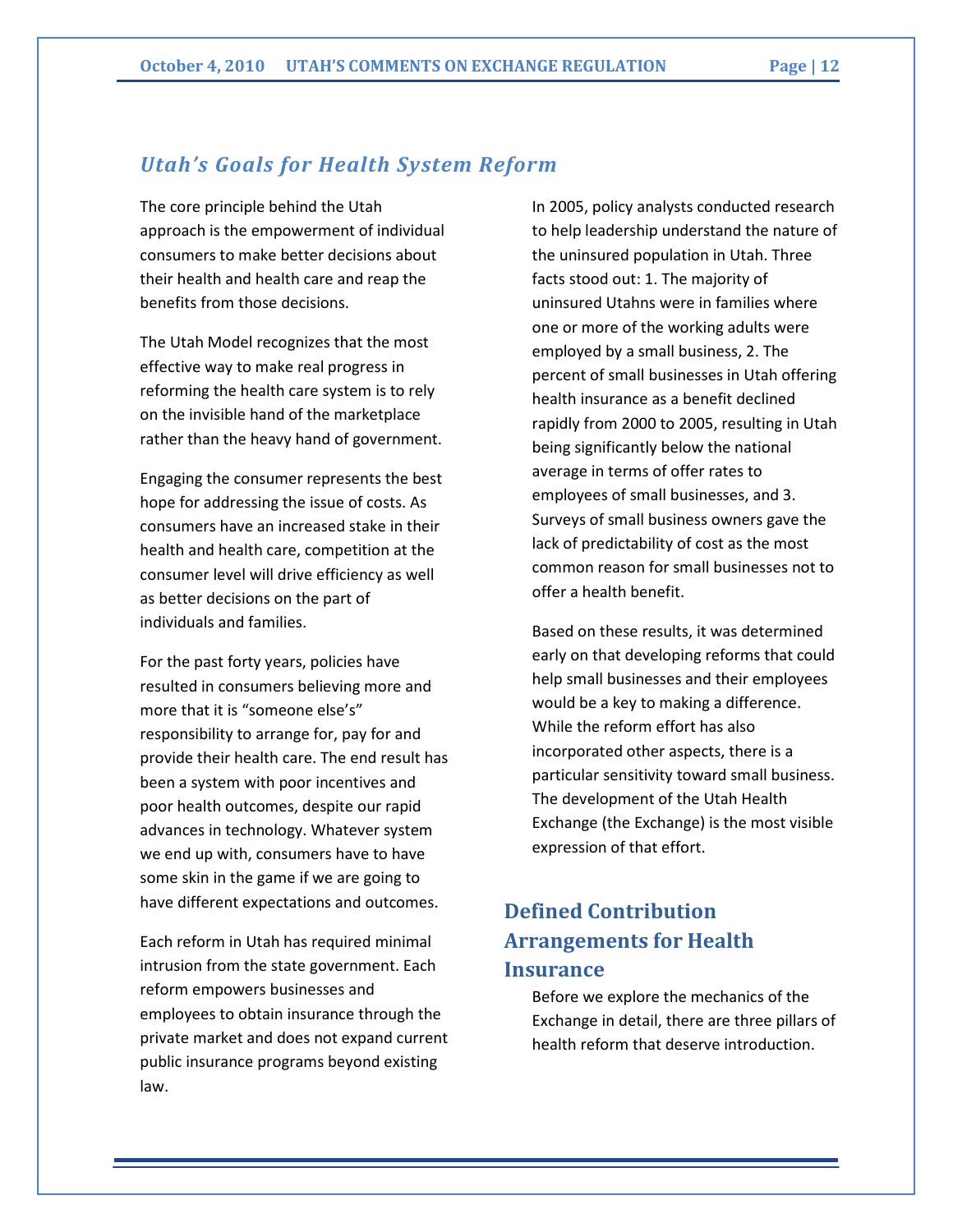

#### Figure 1. Defined Contribution Arrangements

The first foundational pillar of the Utah Model is the 2009 creation of a Defined Contribution market in the insurance industry. Defined Contribution arrangements provide a unique opportunity for reform to aid businesses in a way that promotes consumerism. The traditional model of health benefits where employers are responsible for making purchasing decisions on behalf of their employees is not consistent with the underlying philosophies of health system reform. iform to aid businesses in a way that<br>the traditional<br>otes consumerism. The traditional<br>el of health benefits where employers<br>esponsible for making purchasing<br>ions on behalf of their employees is<br>onsistent with the underly The first foundational pillar of the Utah<br>
Model is the 2009 creation of a Defined<br>
Contribution market in the insurance<br>
compensation is more transparent<br>
industry. Defined Contribution<br>
industry. Defined Contribution<br>
in

Similar to a movement from pensions to Defined Contributions in the employee retirement benefit, in the Defined Contribution market for health plans employees have full control over decisions relating to their choice of insurance company, provider network, and benefit structure. Employers simply decide how

employee's policy. The end results are greater efficiency in the labor market as compensation is more transparent as well as more competition in the health insurance market as plans have to compete directly for empowered consumers. much to contribute toward each greater efficiency in the labor market<br>compensation is more transparent as<br>as more competition in the health<br>insurance market as plans have to cor<br>directly for empowered consumers.<br>As shown in Figure 1, in a Defined

As shown in Figure 1, in a Defined Contribution setting, employees have<br>access to an expanded set of options access to an expanded set of beyond a traditional health benefit. Funds from the employer's choice of Defined Contribution are applied to the premium associated with the employee's choice of health plan, and the employee is responsible to pay the difference, if any. are applied to the premium<br>th the employee's choice of<br>and the employee is<br>o pay the difference, if any.

The true goal of health reform is to change The true goal of health reform is t<mark>c</mark><br>the game when it comes to health outcomes. At the end of the process, we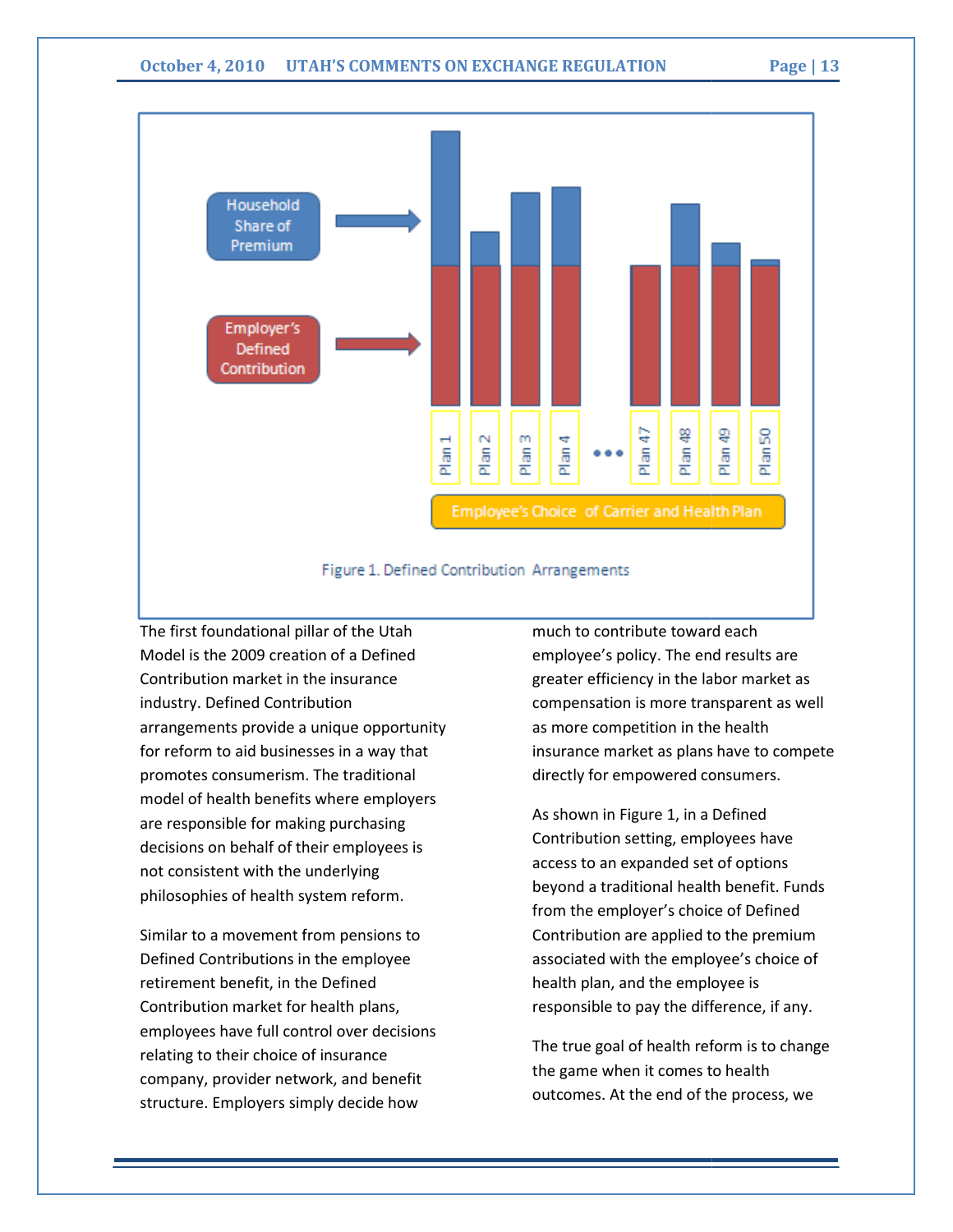need to have a system that results in a healthier population. Any other outcome cannot be represented as a success. If insurance reform or development is going to contribute to this success, insurance carriers need to be invested in the future health of their enrollees.

In a traditional employer-sponsored health plan, there is little chance for an insurance carrier to develop a long-term relationship with families. Employers often change their carriers and families are changing employers at an increasing rate. This lack of a long-term relationship diminishes the carrier's opportunity to work with families to promote a lifetime of health and wellness.

The Defined Contribution approach to employer-sponsored plans reverses this trend. As long as working families have an employer that participates, they can keep their carrier and plan if it is meeting their needs. This creates powerful opportunities for carriers to innovate based on the prospect of a long-term relationship.

Since Defined Contribution arrangements are a relatively new feature of the health insurance market, it appears that the statute did not adequately anticipate their relationship to subsidies and premium tax credits. HHS will need to think carefully

about how to support and square eligibility requirements when employers are using Defined Contribution arrangements.

### Prospective Risk Adjustment

Of course, flexibility and choice introduce the possibility for a new type of adverse selection into the employee health benefit market. It is possible that higher risk employees may gravitate to a particular insurance carrier, while lower risk employees may gravitate elsewhere. In order to protect carriers from this particular type of selection, Utah has introduced a Prospective Risk Adjuster. Actuaries and carrier representatives participating in the Defined Contribution market were brought together to design this unique mechanism.

Initially, each employee is evaluated for their prospective health risk. While this does not directly impact their premium, it does allow the carriers to compare the actual premium paid on behalf of each employee (based on their choice of coverage) with the risk-adjusted amount of premium for that same plan as shown in the left panel of Figure 2. In any market where the risks are not fully underwritten, some employees will pay less in premium than would be actuarially justified while others will pay more.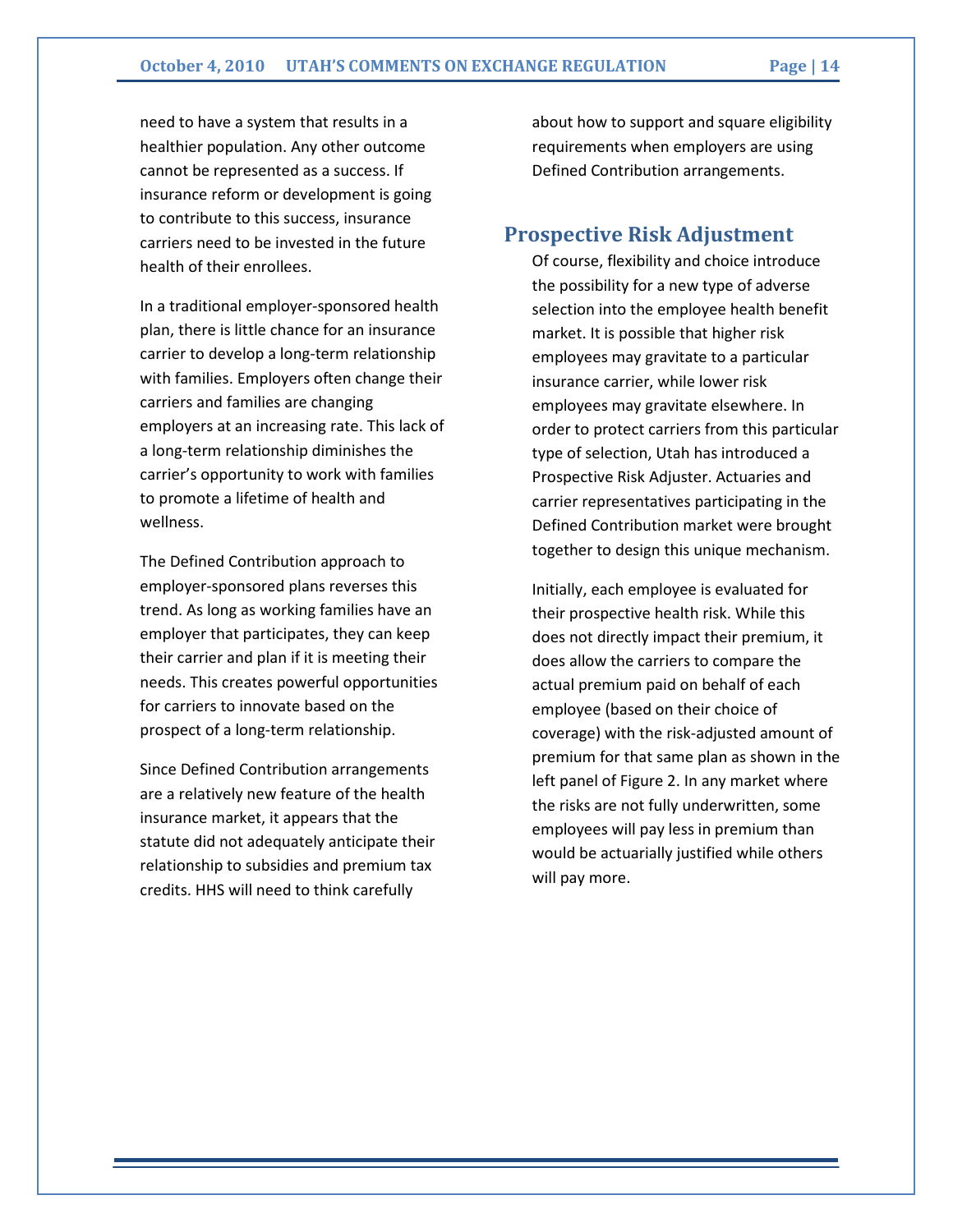

#### Figure 2. Prospective Risk Adjuster

Once the employees have chosen their plans, we can compare the total initial premium attributable to each carrier to the total risk-adjusted premium associated with the employees choosing their plans. In the right panel of Figure 2, the example shows that Carrier B was selected against, receiving a relatively high-risk set of employees, such that their total initial premium collected would be less than the total risk-adjusted premium.

At this point, the prospective risk adjuster transfers initial premium from carriers with relatively low-risk enrollees to those with relatively high-risk enrollees so that each carrier is receiving the correct risk adjusted premium.

There are a few features of this system to point out. First, the system was designed and agreed to by carriers to protect themselves against adverse selection. Second, this approach to prospective risk adjustment preserves incentives for carriers to work with their enrollees to keep them healthy and keep costs down. Third, it is a simple system to administer that can be used in other settings where this type of selection is likely to arise.

# Premium Aggregation

The next key foundation of the Utah Model is the concept of Premium Aggregation. Traditionally, working families could not pool resources from multiple sources to purchase health insurance. In the Utah Model, this has been changed.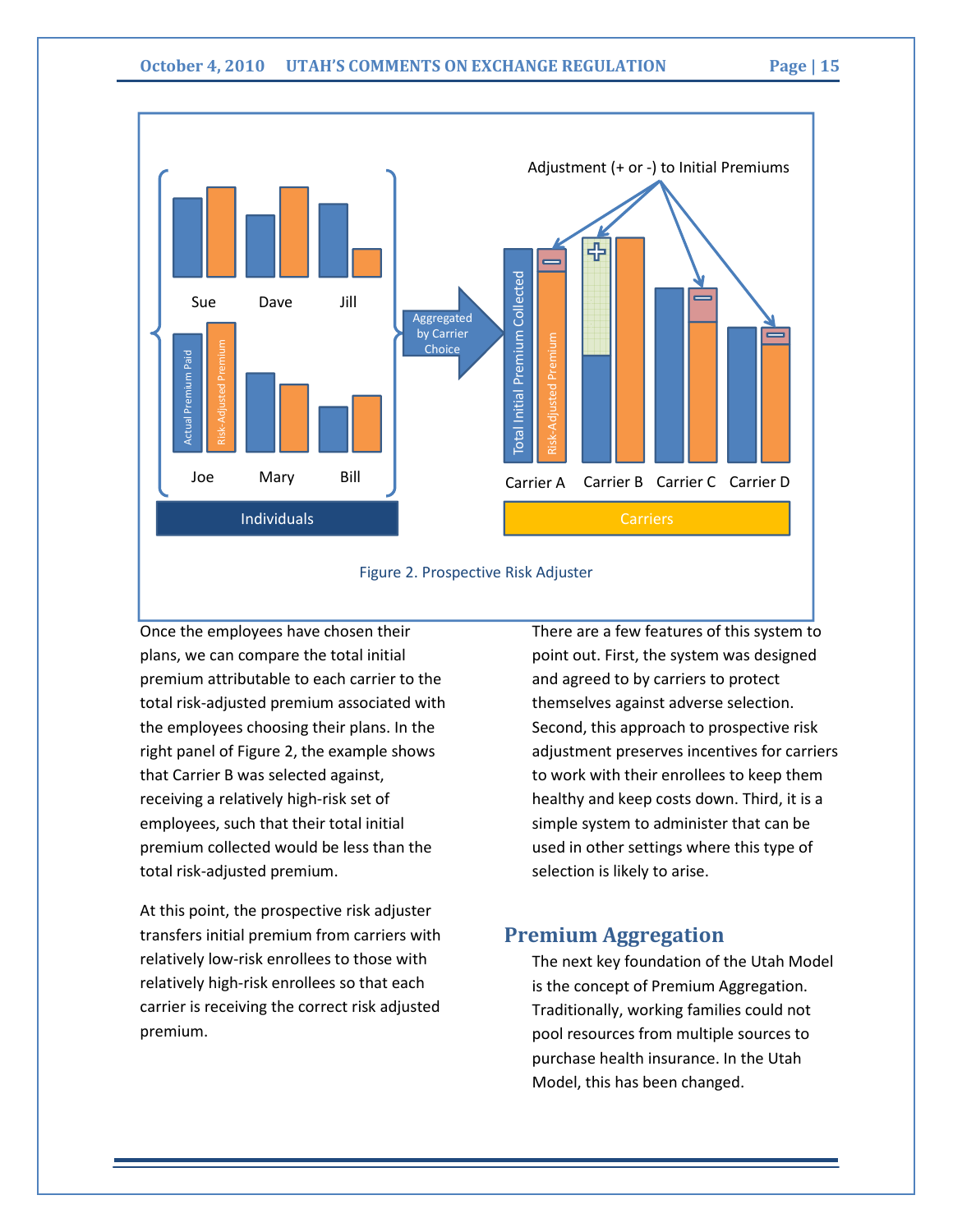

Having a Defined Contribution health benefit creates the opportunity for working families to combine contributions from multiple employers, public programs, and other sources toward the purchase of a single policy that best meets the family's needs. This is another example of how the Utah Model for health reform can facilitate consumerism in health care.

As shown in Figure 3, households that have more than one job with participating employers can now elect to have the Defined Contributions from all employers, as well as any public or private subsidy money pooled together for the purchase of a single health plan.

By conducting this arrangement within the confines of the Premium Aggregator, it is also possible for all contributions to be

made with pre-tax or non-taxable dollars. The end result is that consumers will be able to take advantage of all of their resources to purchase a single plan that works best for them. In addition to a result that is more consumer-oriented, this reduces the distortions, bad incentives, and administrative costs that are associated with dual coverage and coordination of benefits.

Additionally, premium aggregation has the potential under the ACA to reduce the need for federal premium subsidies for lower income families who could pool together private resources to purchase a single policy for the family.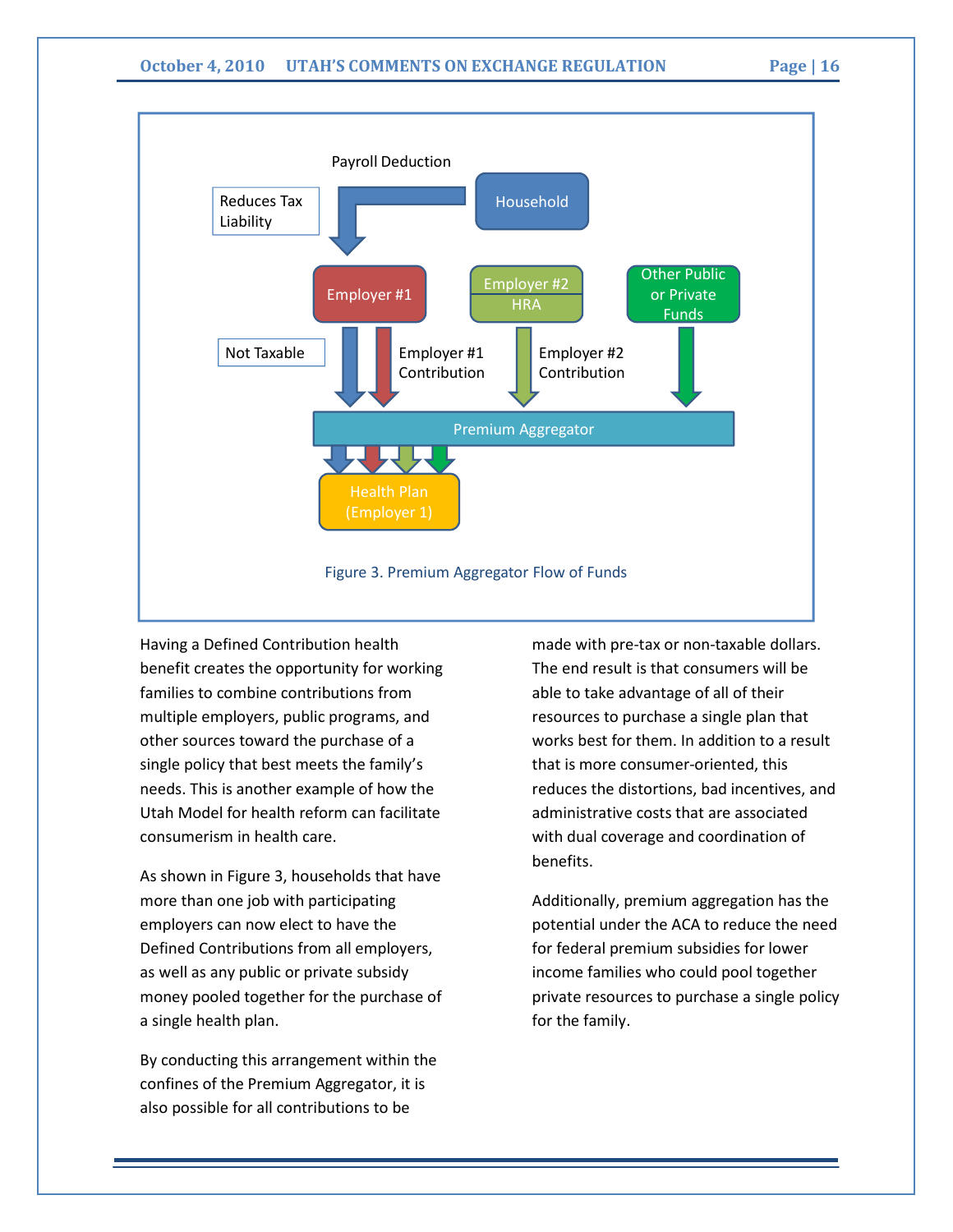# The Utah Health Exchange

Based on these pillars, it became obvious that operating a new method for providing insurance to the employees of small businesses could be significantly more complicated for the consumer. To address that issue, the Exchange was created to be the technology backbone that allows for the efficient operation of markets that feature expanded individual choice.

The very essence of the Exchange is to provide a single shopping point that connects consumers with the information they need to make informed choices and execute those choices electronically. The Exchange is a critical component in moving toward a consumer-based system.

#### Reliance on the Private Sector

Utah's approach is also distinguishable from other approaches in its pronounced emphasis on private markets. The Exchange brings together private partners with existing capabilities and resources and allows them to provide valuable services to working families in Utah. The Exchange's initial startup budget was approximately \$500,000.

Instead of creating more government, the Exchange reached out to the private sector to identify existing technologies that could provide the functions needed for a successful consumer experience. Most of the technology needed to implement a successful Exchange already exists in the private sector. Private stakeholders are aware of the issues related to operating an Exchange and have the tools needed to address them.

For the small group market, two vendors were chosen through a competitive bidding process. One vendor, bswift, provides the electronic tools necessary for employer and employee enrollment as well as the critical tools necessary for employees to identify and compare plans to make an informed decision. bswift's package provides advanced decision-making tools to help employees find the right types of plans for their needs, based on their family structure, income, health history, and other features.

The other vendor, HealthEquity, performs the financial functions of the Exchange for the small group market. HealthEquity communicates with bswift to identify the correct premium contributions from each employer based on the employees' choices, collects those funds, applies the prospective risk adjuster, then disburses funds to the carriers and others that need to be paid.

Instead of hiring dozens of new government employees to develop and operate this system, the Exchange now has just three full-time employees and an annual operating budget of approximately \$600,000.

#### The Risk Adjuster Board

Policies relating to the treatment of risk and premium in the Exchange are set by the Utah Defined Contribution Risk Adjuster Board (RAB). The RAB is composed primarily of representatives of the insurance carriers with actuarial experience. There are also representatives from government and the private business community.

Because its membership is heavily weighted toward the insurance carriers, it provides a unique opportunity for the carriers to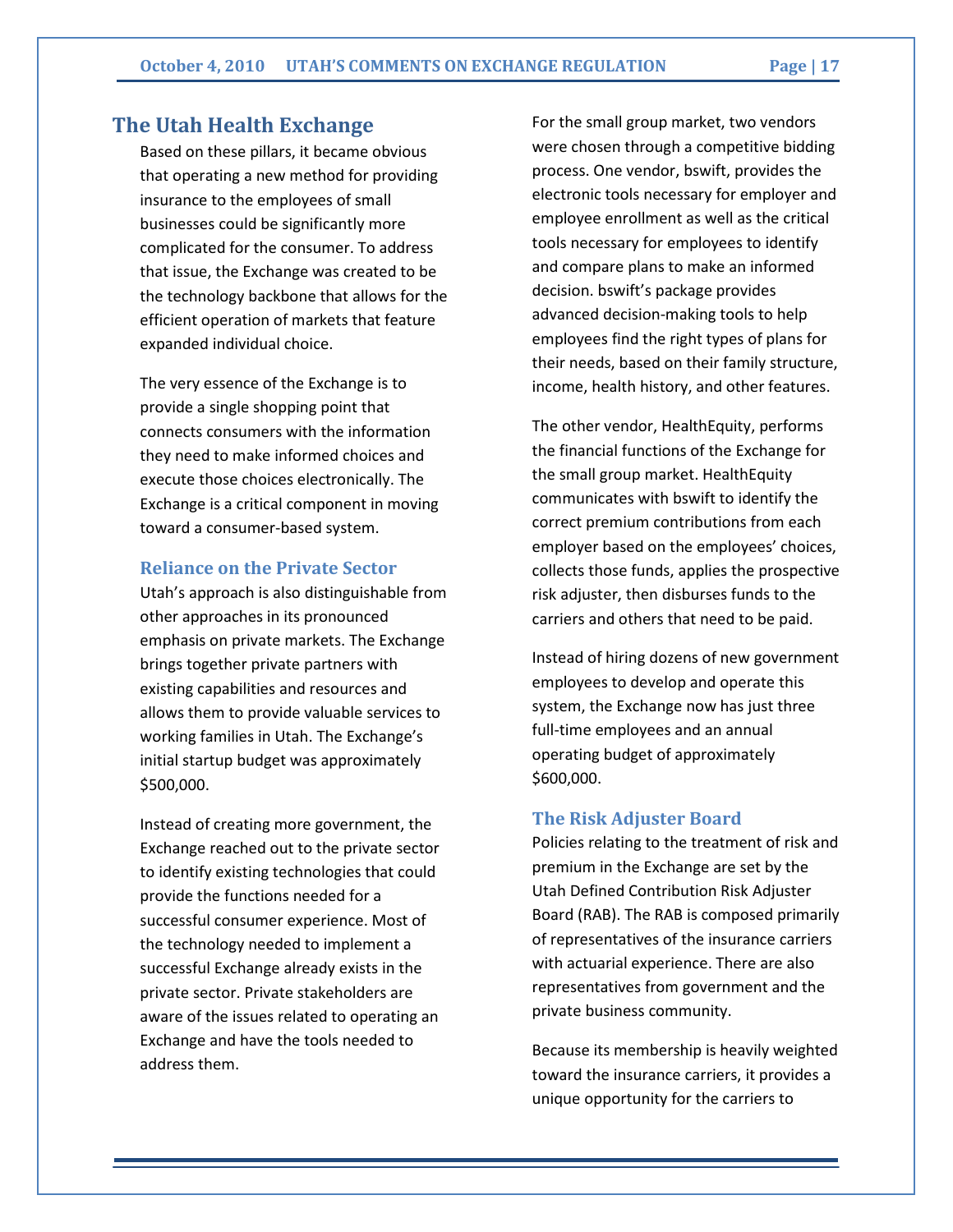cooperate in designing a system that makes sense from a risk management perspective yet allows carriers a forum to compete aggressively at the consumer level for individual business.

As a practical matter, most of the technical solutions required to implement the Exchange have come as a result of cooperation among the participating carriers. As a protection to consumers, decisions of the RAB are subject to review and modification by the Insurance Commissioner.

# Solutions for the Individual and Family Market

While the main focus of the Exchange recently has been to facilitate the Defined Contribution market for small businesses, there is also a component of the Exchange that facilitates choice and selection in the Individual and Family Product (IFP) market. In Utah, current statute allows products in the IFP market to be fully underwritten and carriers can deny coverage to applicants whose risk exceeds 325% of the standard expected risk for their case characteristics.

High-risk individuals that are denied coverage in the IFP market can purchase insurance through Utah's contracted federal pre-existing condition insurance plan (Federal HIPUtah) or the state's Comprehensive Health Insurance Pool (HIPUtah).

Early analysis showed there is already a significant amount of consumer choice in the IFP market and because it is not guaranteed issue, the premiums tend to be among the lowest in the state. While the market seems to function generally quite

well, the Exchange has a valuable role to connect consumers with private companies that can help them identify and purchase the product that is best for them.

Since September 2009, the Exchange has been providing three options for these consumers to shop for and buy a policy: 1. they can use one of four available online shopping services, 2. they can buy direct from one of five carriers that sell direct to consumers, or 3. they can search for an agent that can provide in-person assistance.

# Cost and Quality Data for Consumers

An Exchange should be a lot more than just a place to buy insurance. A third major role of the Exchange is to promote wellness and provide transparency on cost and quality for consumers.

Utah has one of the premier All-Payer Databases (APD) in the country. Because the Utah APD has a unique patient identifier, it is possible for the APD to be used to construct true costs for episodes of care, even if a patient switches providers or carriers during the episode.

This powerful tool is still being refined, but is already showing the capability of informing policymakers and consumers about critical areas of health care costs and quality. The eventual goal of the Exchange will be to link consumers to the cost and quality data they need to make informed decisions about their health care, increasing the efficiency of the provider system.

#### Interface with Public Subsidies

Utah statute also requires the Exchange to inform enrollees in the small group market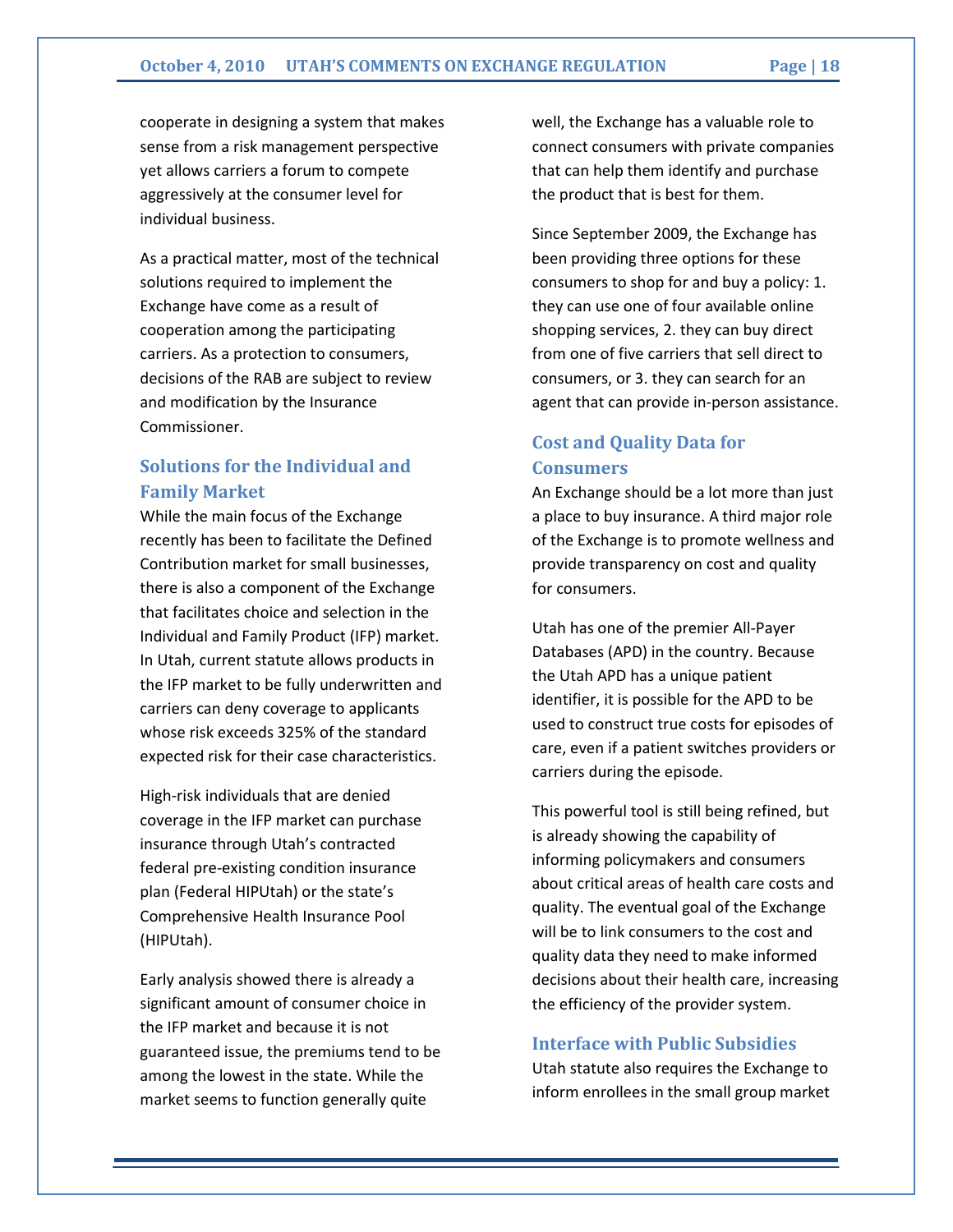about potential public programs and subsidies for which they might qualify. The Exchange uses a simple pre-screening module based on self-reported income and household size to identify applicants that may be eligible for Medicaid, CHIP, or the premium subsidies through the Utah Premium Partnership (UPP) and provide them with an opportunity to apply for those programs.

#### Status Update

Here are some additional details about the operation of the Exchange, especially as it relates to the Affordable Care Act.

During September 2009, the Exchange conducted a limited launch of the small employer technology to identify and resolve technological issues. The launch was successfully completed with a total of 11 employers having a Defined Contribution arrangement for their employees with a January 1, 2010 effective date. All 11 are still with the Exchange and are currently going through the renewal process for 2011.

On September 1, 2010, the Exchange opened on a continuing basis for all small employers. Employees in the Exchange will have their choice of plans from four different insurance carriers who have submitted a total of more than 100 different plans.

Within the first two weeks over 200 small employers applied through the Exchange to offer a Defined Contribution arrangement for their employees with a January 1, 2011 effective date.

The exact number of employees in these arrangements will not be known until eligibility determinations are final, but based on our 2009 limited launch we estimate that small businesses will average around 15 employees, and employees will average around 2.5 covered lives per household. While it is not highly likely, if 200 employers are approved and enroll their employees through the Exchange, there is a potential for over 7,500 people to be covered through the small group component of the Exchange by January 1, 2011.

It is critical to keep in mind that many of the people purchasing coverage through the Exchange are self-employed owners of small businesses and their employees. To keep the cost and premiums down and enhance value, it is important to give them access to many options to purchase insurance products that best meet their needs.

Of course, as with any new program rollout, we do not expect everyone to come on the first day. More realistically, we expect enrollment to grow steadily over time as the word gets out. At present the Exchange is open for employer application to have Defined Contribution effective dates of February 1, 2011.

At the same time as the small group market is opening in the Exchange, we are conducting a pilot program for large employers (with 51+ employees) to develop an adaptation of the technology to that case.

At present, there are around a dozen employers that are cooperating in the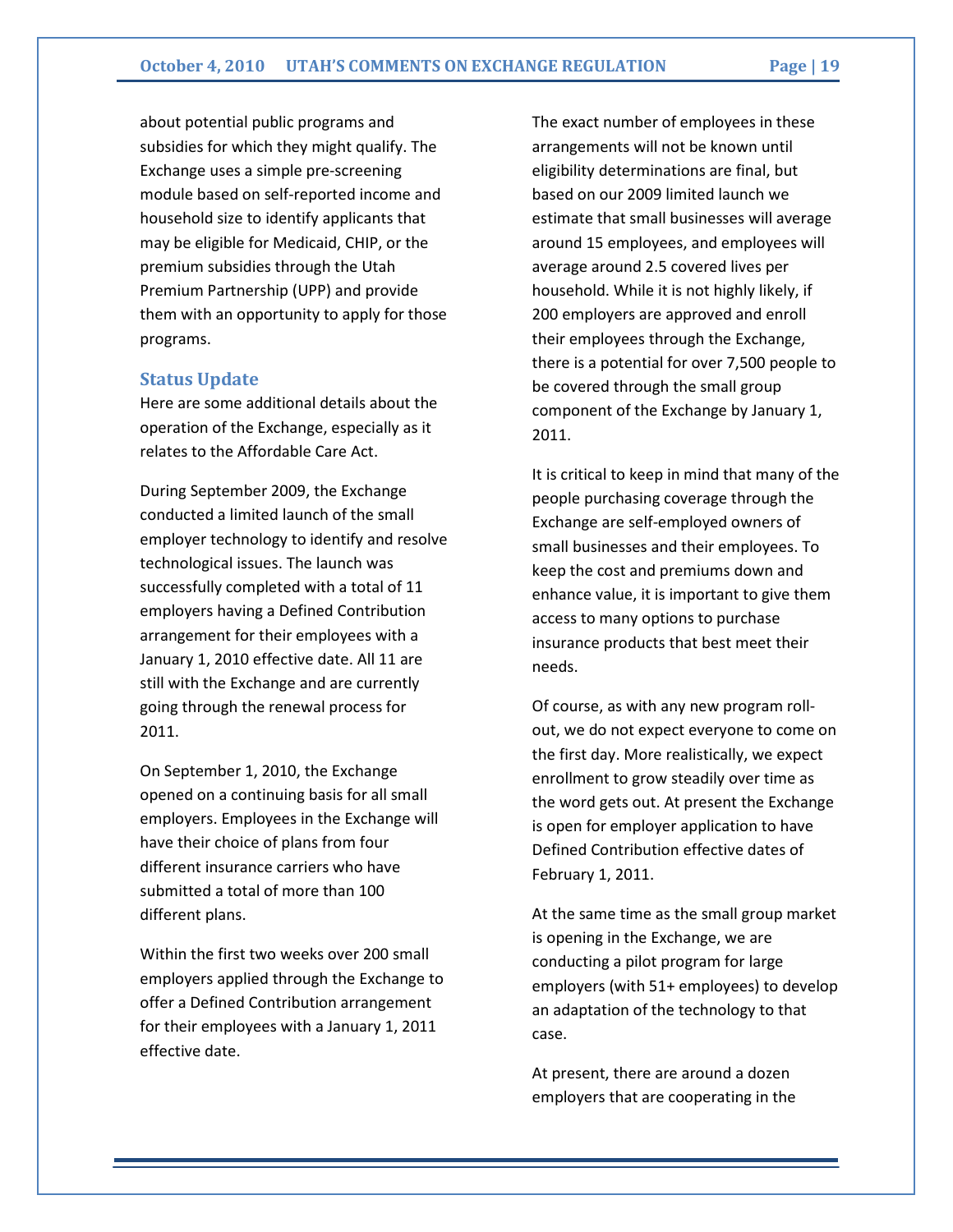development of this system. By the end of the year, those participants that wish to do so can choose to offer Defined Contribution arrangements to their employees with effective dates as early as January 1, 2011. The Exchange plans to be capable of offering Defined Contribution arrangements for all large groups in the state by the fall of 2011.

## Critical Milestones between now and 2014

Between now and the HHS evaluation of the Exchange in January, 2013, the Governor's Office and state legislature will continue to work together to determine what adjustments should be made to ensure the success of the Utah Health Exchange in meeting Utah's vision of health reform and the needs of the Utah consumers.

Our legislature meets each year for a 45 day session beginning on the third Monday of January. We have two regular legislative sessions to make needed adjustments before 2013, putting the state well ahead of most other states in developing an insurance Exchange, but still needing to react quickly.

Here are the main milestones already anticipated in the Utah Model:

2010 Completion of the Small Group rollout

> Completion of the Large Group Pilot and resolution of any issues identified

2011 Final implementation and automation of the Premium Aggregator

 Completion of the Large Group rollout

 Introduction of the Cost and Quality data interface

2012 Refinement of screening tools to identify those who may be eligible for subsidies

> Development of a data interface with the public program eligibility system

2013 Developing a plan to deal with federally mandated guaranteed issue in the individual market in a way that is best for Utah's consumers

# Governance, Legislative Authority, and Oversight

The Utah Health Exchange is housed within the Governor's Office of Economic Development in the Office of Consumer Health Services (OCHS). The legislature's role is to enact statutory changes it deems necessary to make corrections, to ensure the Exchange accomplishes the goal of simplifying the acquisition of health insurance and providing residents with transparent information to make them better consumers of health care.

The legislative Health System Reform Task Force is primarily responsible for developing such legislation. This task force is a legislative committee with members from both the Utah House and Senate. The task force is purely legislative and does not include stakeholders, such as hospital groups, insurance carriers or physicians.

However, much of the work of the task force is conducted in sub-committees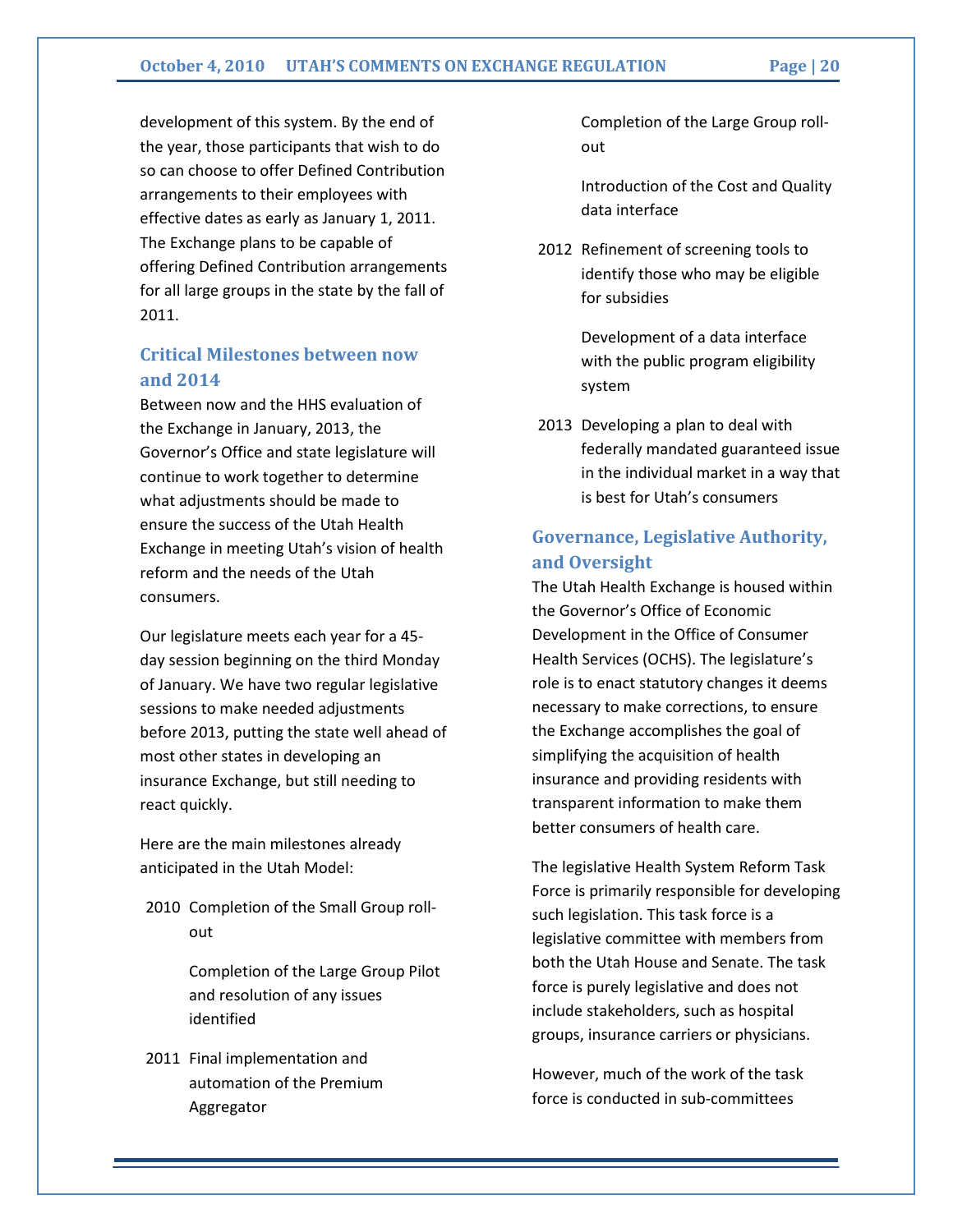where all stakeholders are invited and encouraged to participate. This task force model has shown to be particularly effective in part because of this inclusive structure, but also because of the sense of urgency and priority communicated by legislative leadership.

The Exchange is not a regulatory body. It does not mandate that employers participate in the Exchange nor specify the nature or price of plans insurers can include. While all plans in the Exchange are structured so as to preserve the pre-tax benefit requirements, all regulation of health insurance, regardless of whether health insurance is offered in or out of the Exchange, is regulated by the Utah Insurance Department.

Utah's example of an Exchange contrasts with the "Connector" in Massachusetts. The Bay State's version of an exchange is a larger regulatory body with a significantly larger budget and scope of authority. The Utah approach shows how an exchange can be built with minimal investment. The goal, however, is the same; to decrease the ranks of the uninsured.

#### Regional or interstate jurisdiction

Utah is currently considering whether a regional or interstate Exchange would increase the effectiveness of the Exchange model. However, discussions and analysis are still in the very early stages and it would be premature to draw conclusions at this time.

That said, we believe it is critical that states have the flexibility to study and consider options that make the most sense for their local circumstances as they negotiate the

terms of such regional Exchanges or interstate cooperation.

#### State agency v. non-profit

Perhaps the biggest difference between the Exchanges in Massachusetts and Utah is the scope of authority. Massachusetts operates an exchange through the Connector, a governmental agency that is independent, existing as a separate legal authority. The tasks of collecting premium payments and ensuring proper payroll deductions are accomplished by this agency.

Utah's approach is to create the Exchange with limited authority. While the Exchange is not necessarily a non-profit organization wholly separate from the state government, it does contract with private companies experienced in benefits management for most of the Exchange's functions, including premium collection.

Each state faces a decision of how its Exchange will be governed, especially in terms of the level of authority given to the agency running the Exchange. In this sense, Massachusetts and Utah may well serve as bookends for other states; wide-sweeping authority for the Massachusetts Connector, or limited authority for the Utah Health Exchange.

#### Business Plan & Budget

The Exchange's business plan relies on a very small amount of state general funds to aid in the development and implementation of the Exchange. So far, the Exchange has been able to manage on a budget of around \$600,000 per year, which mostly pays for staff time and development. The business plan of the Exchange going forward is that virtually all of the cost of operating the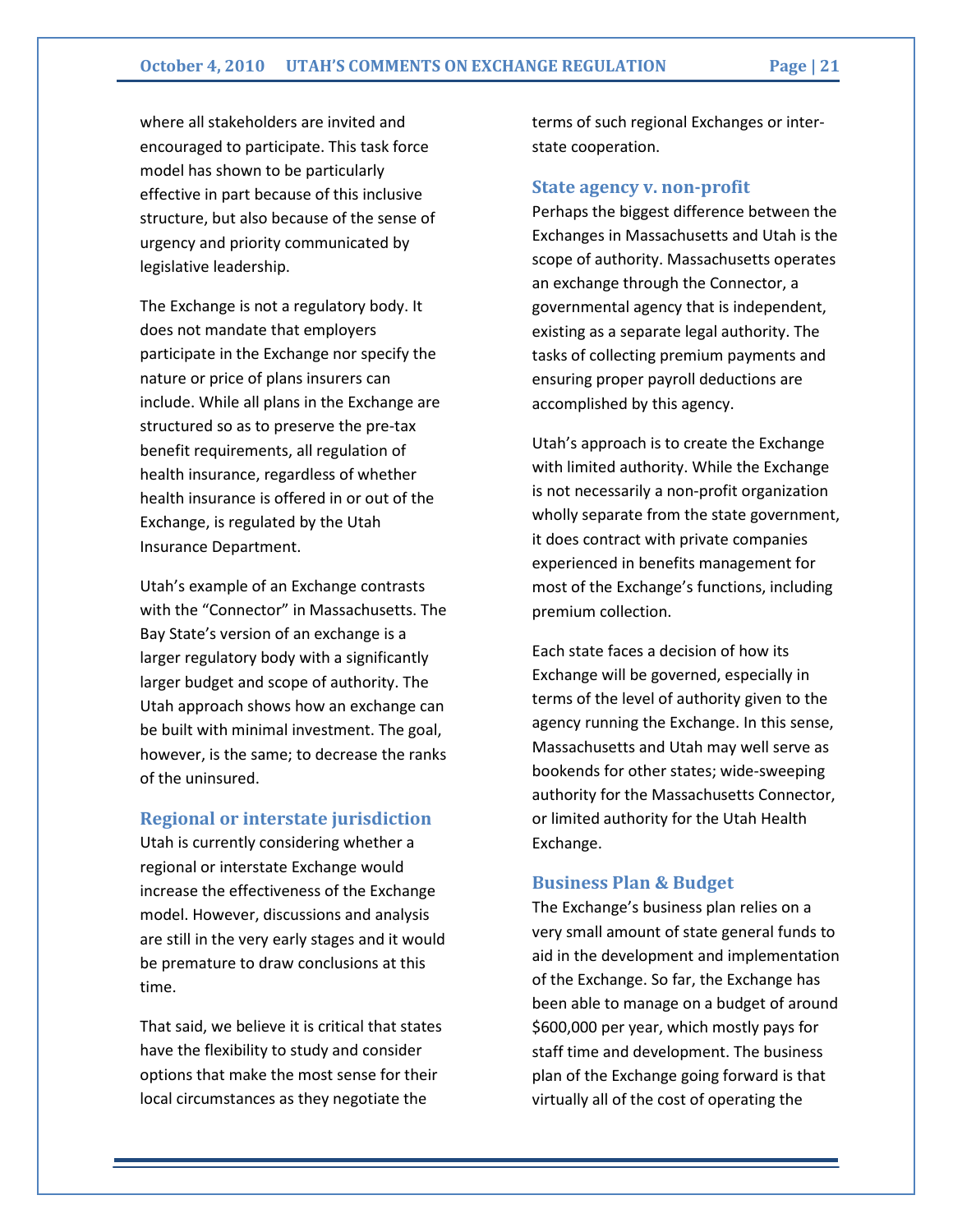#### October 4, 2010 UTAH'S COMMENTS ON EXCHANGE REGULATION Page | 22

Exchange's technology features can be funded by the users of the Exchange at a very low level.

In fact, when the Exchange is fully developed and operational, there is no specific reason that it should need to stay as a state-sponsored agency. It could very easily be converted into some form of quasi-governmental or private non-profit entity that is self-sustaining.

We can also foresee the great potential for the creation of competing private exchanges, especially as employers seek new options and innovators respond to that demand. Under no circumstances should HHS discourage the development of private exchanges nor attempt to regulate activities that do not rely on federal funding.

# Expectations for Development and Operational Costs

At present, the Exchange has been very successful in leveraging private resources for the development and operation of the Exchange. HHS should not move forward with an expectation that states will be required to fund the development and implementation of federal reforms with public funds.

#### How planning grants can be helpful

It is good policy for states to carefully consider how to proceed and whether to apply for or accept any federal funds relating to the establishment of an exchange. Planning grants provide a unique opportunity for states to make those determinations thoroughly without committing state funds.

Planning grants can be most helpful to states if HHS is willing to give states greater flexibility in how they are used. Our experience has shown that it is difficult to anticipate even a few months in advance what issues will arise and require resources to address. The recent planning grant proposal was less effective than it could have been because of the requirement that states be fairly specific about the projects and plans for the coming year.

By its nature a planning grant should anticipate that states do not know what challenges they will be facing and should allow states the opportunity and flexibility to explore and address those issues.

Depending on the level of imposition by federal regulations, Utah will have various needs as it continues to build out the Utah Health Exchange. We may need HHS grant funding to:

- Figure out how to develop and pay for a private sector solution for the call center to assist consumers, employers and insurance producers in navigating the Exchange and the Defined Contribution insurance market. In particular, we will need to explore how to coordinate the efforts of that call center with the various existing call centers in both the public and private sectors.
- Understand the full impact of federal requirements to replace our currently functional individual market, with an untested model of guaranteed issue individual policies.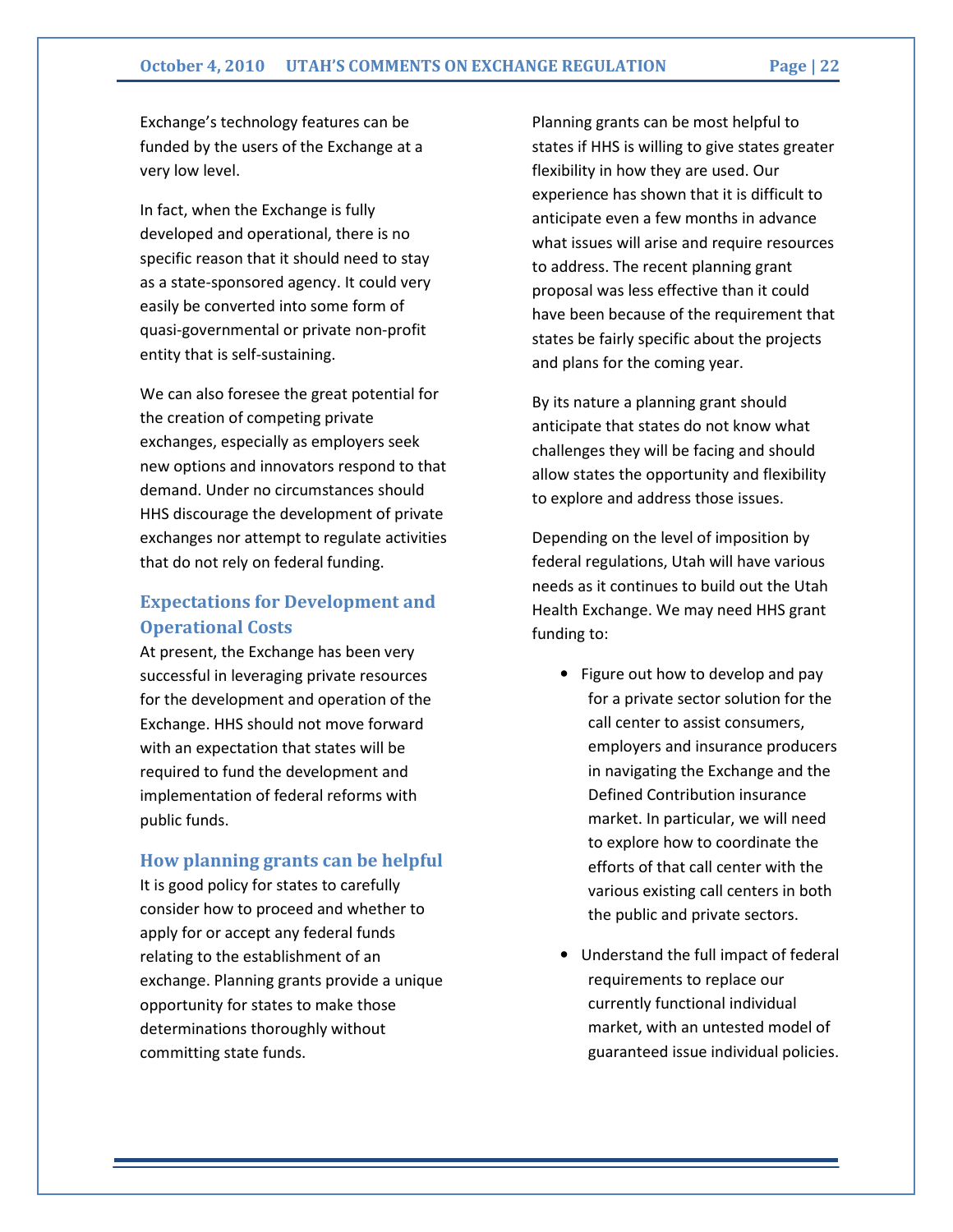- It appears that we may also need funding to develop technologies for the state to collect information on the private transactions between individuals and insurers in order to meet federal requirements regarding eligibility screening and enrollment. Currently, we do not monitor or collect information the purchase of private individual policies through the Exchange.
- We may also need planning and implementation funding to meet other requirements that fall outside our current desired scope of reform, such as establishing rate reviews, administering small employer tax subsidies, and other functions associated with business operations in the Exchange.
- Of course, we also need to continue development of the existing longterm objectives of the Exchange.

These are just a few examples of ways Utah may need to use planning grant funds. Fortunately, Utah is ahead of most states in forming an exchange, and as such would use planning grant funds differently than most states. However, Utah's advanced position makes these grants no less vital.

### Future Concerns

We have put a lot of effort into ensuring that the rules governing health plans in the Exchange are the same as plans outside the Exchange, resulting in robust risk pools in both markets. The Utah Health Exchange's success in the following years depends on health insurance premiums that are

competitively priced with plans outside the Exchange.

Through the efforts of the state government and the Risk Adjustor Board, private insurers have worked together cooperatively to ensure a competitive marketplace for consumers. The greatest desire in terms of the ACA is that this process moves forward with Utah in the driver's seat. We believe that Utah's goals are fundamentally compatible with the aims of the ACA, but Utah must retain flexibility, especially in terms of the Exchange, in order to produce a result that works best for its residents.

Utah's experience in bringing the consumer back into the equation can inform the operation of exchanges in other states. Each state is unique, with its own insurance market structure, consumer involvement and regulatory environment. No one model can work for every state and each state will need a significant amount of flexibility to develop a solution that will work for its state. However, all states can learn a great deal from the Utah experience.

Based on the Utah experience, we anticipated that we can identify aspects where some industry standardization across the states would be desirable. Certainly the financial sector has benefitted from national standards.

For example, there are technological components that could enhance efficiency across states. Since most insurance carriers will be operating in more than one state, it makes sense to use a common standard for them to interface with the various exchanges. Private firms can develop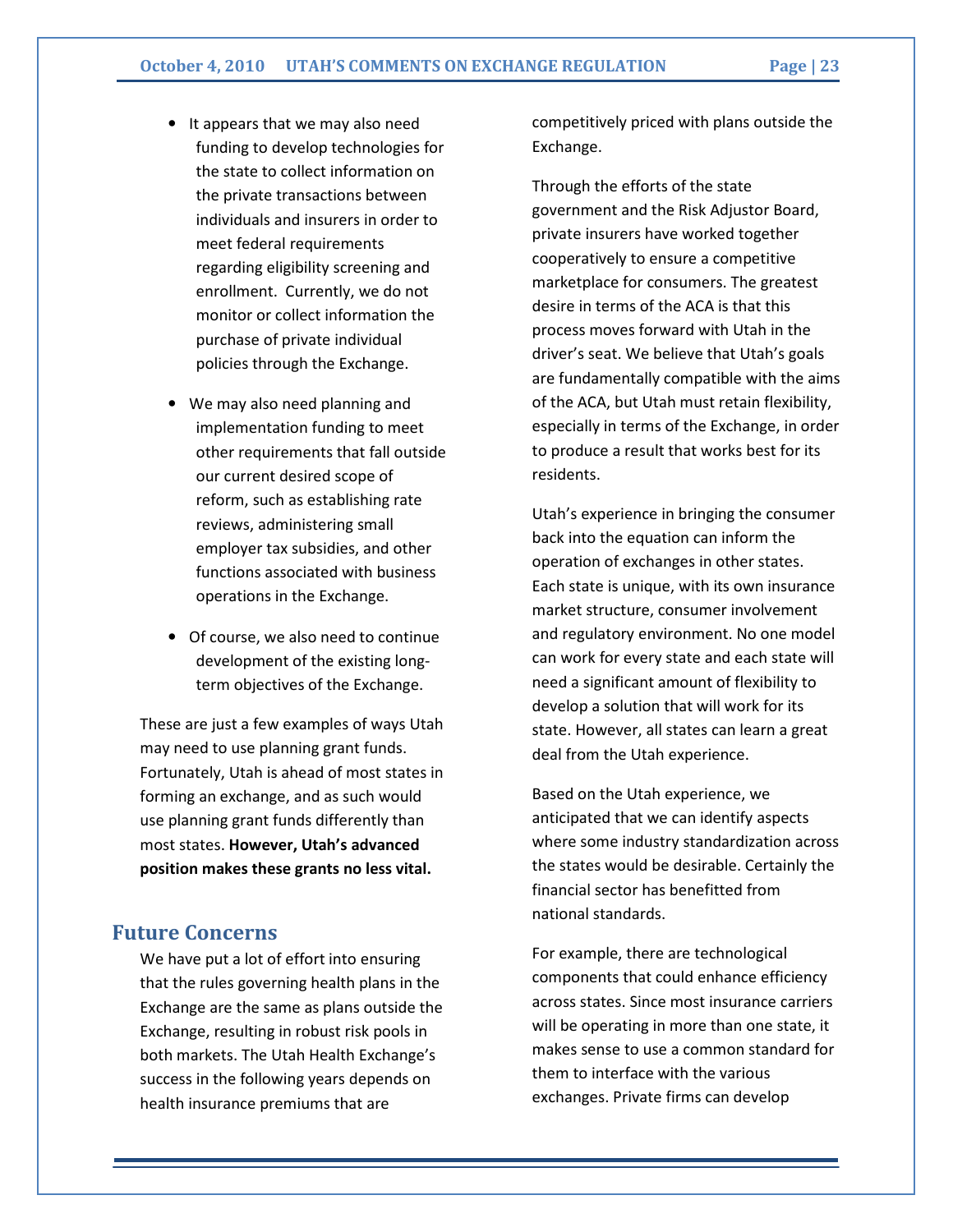modern, flexible, and simple technologies and standards for exchanges.

Similarly, as states may be required in the future to communicate with federal agencies, it also makes sense for a common technology standard to be implemented. If states are to be required to screen enrollees for eligibility in public programs, it also makes sense to have a standard technology that can serve as a preprocessor or module for each state's exchange to implement.

While the federal government can provide leadership by working on public and private sector technologies, any standards should be considered as "national" instead of "federal." With private partners, state should maintain flexibility in the adoption of national standards and the means of adopting them.

At the same time, there are many aspects where flexibility across states is desirable. It is important to recognize that each state has its own political reality and governance structure that will impact the way that state government will interact with the exchange.

Similarly, each state has its own set of local markets and health care systems, which will also greatly affect how an exchange will operate. These variations range from the insurance market structure, labor market structure, business environment, and health care system.

Utah has a high percentage of small business related employment, strong and competitive hospital networks, and a fairly robust insurance market for a state of our size. Considering these factors, it seems

obvious that a Defined Contribution market is right for our state. Insurance carriers in Utah need a lot of flexibility in plan benefit designs to be able to compete successfully and remain viable.

From the Utah experience, we have also learned that there are several major systems that are necessary for the Exchange to function successfully. The following systems represent some of the key areas of attention needed to have a successful Exchange:

#### Insurance carrier involvement

Insurance carriers need to be able to communicate critical information with the Exchange about plan structures, enrollment, and pricing. In addition, the carriers need to be able to retrieve the information they need to be able to correctly price plans within state guidelines.

#### Employer involvement

While part of the goal of an exchange is to greatly reduce the burden on the employer, there are still some legal requirements that an employer will need to deal with.

In order to make that as easy as possible, an exchange needs to allow employers to manage their employee involvement in the plan. Employers will need to add or drop employees as their employment or benefit eligibility status changes. There must also be a mechanism for the Exchange to communicate critical information to employers or their representatives.

In addition, due to archaic tax laws, the employer is heavily involved in the funding of employment-based Exchange plans. Both the employer and the employee's payroll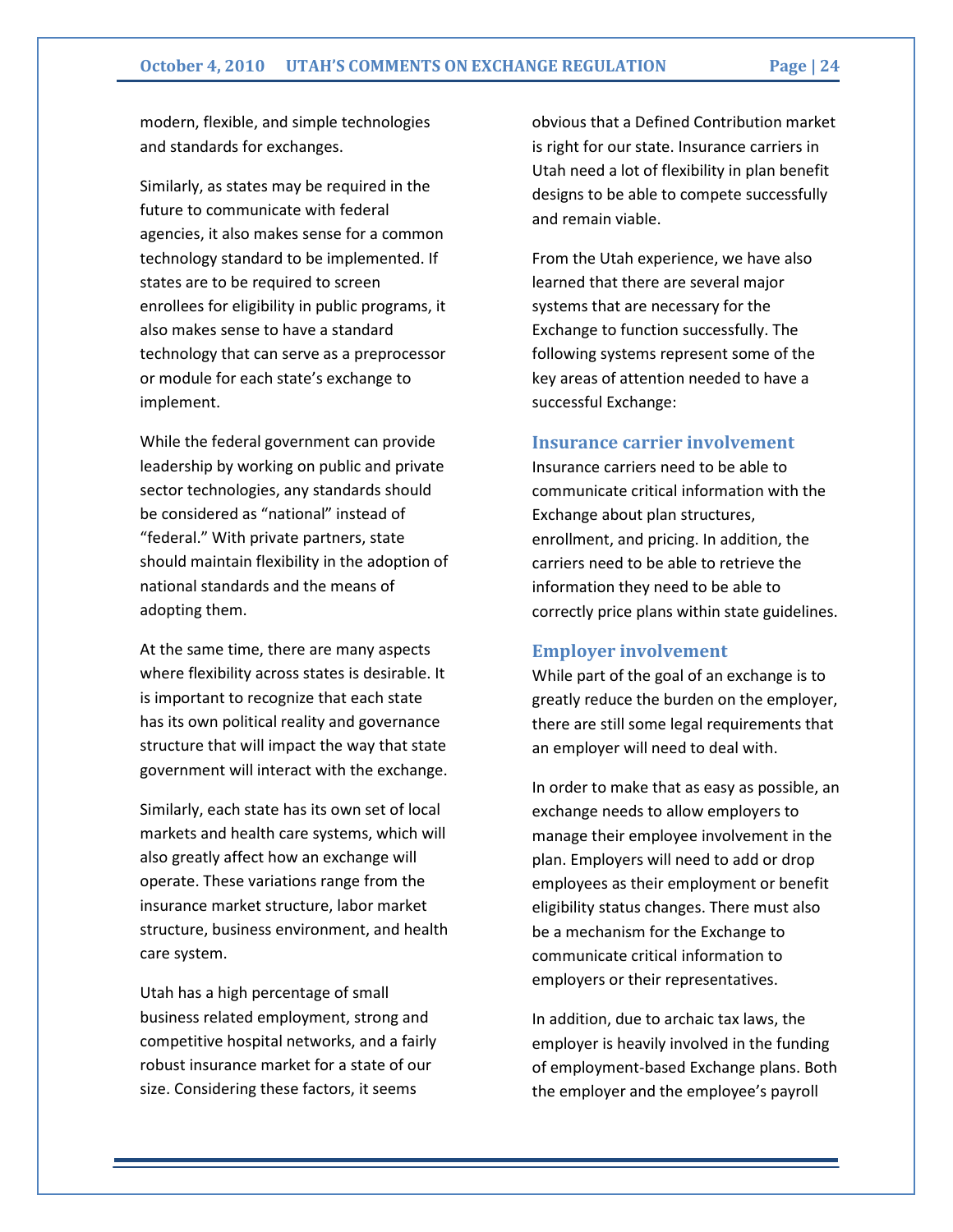deduction contribution are sent by the employer to the Exchange.

The Exchange must be able to easily verify the total amount due from an employer and compare that with the employer's contribution, then deal with any overage or underage. The Exchange must also have the capability to forward those funds to the correct recipient, whether that is a carrier, producer, or other vendor in the system

### Employee and individual involvement

This is the heart of the Exchange functionality. The most critical function of the Exchange is to facilitate informed consumer choice. Employees and individuals must be able to view the plans

that are available to them, with accurate information about prices, benefit design, and provider networks.

In our experience, most employees will need tools to help them filter the available options down to the choices that are most consistent with their needs. This functionality is similar to how travel websites allow a person to enter information about the desired destination, dates and times of travel, type of fare, and other restrictions and receive back a short of list of the matching flights and prices.

It is critical that the Exchange offer similar functionality to purchasers of health benefit plans. It is also important for the choice to be executed electronically and in real time.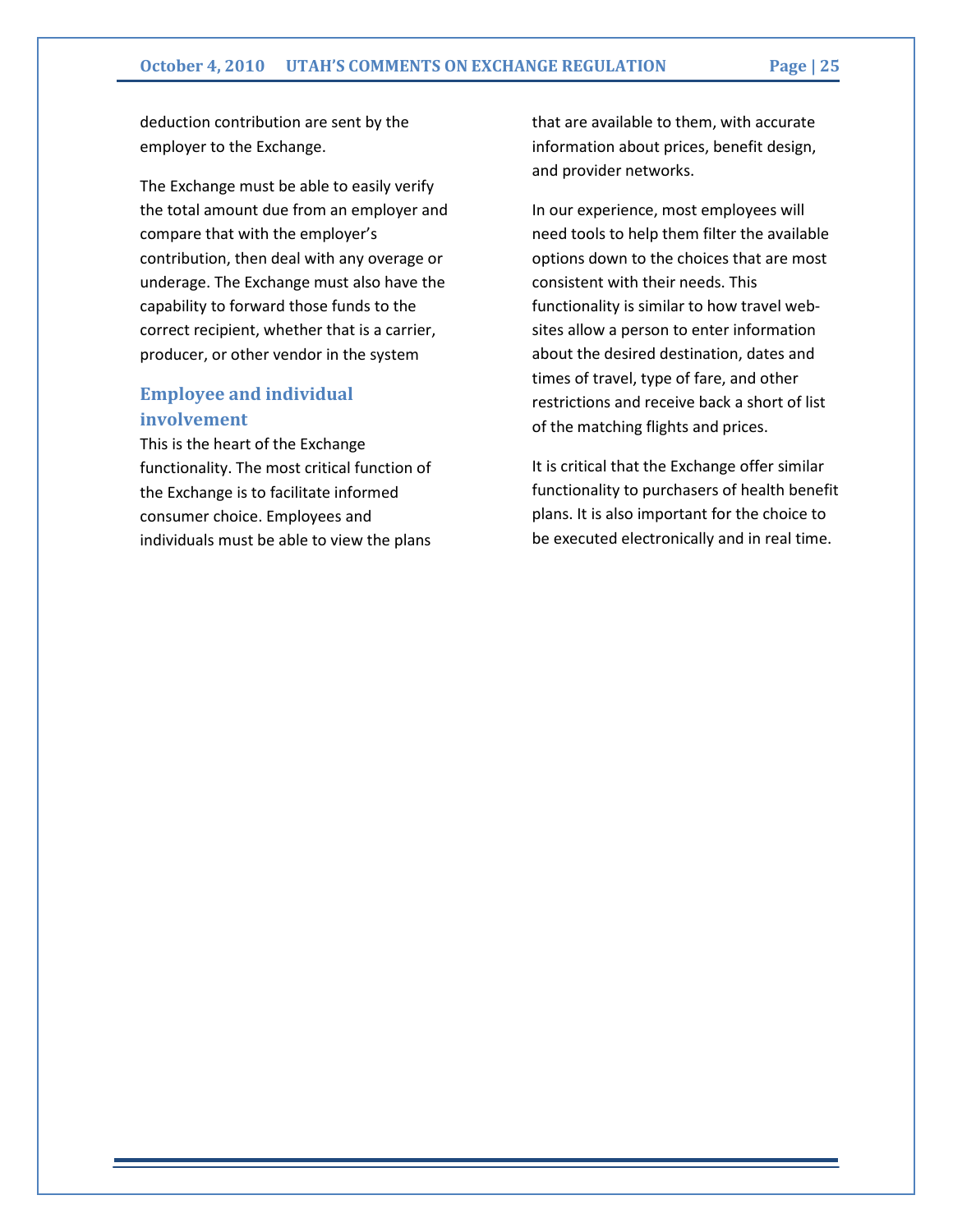# Utah-based Responses to Specific Questions

# Comments on Insurance Market Issues

#### Rating Areas

Currently, the boundaries of rating areas in Utah are established by the carriers, not by the state. Most carriers have established rating areas based on their experience in the underlying markets.

It is typical for carriers to distinguish between rural areas and the more densely populated Wasatch Front (Weber, Davis, Salt Lake, and Utah counties). Some carriers also establish a separate area for the St. George region. Factors in making these decisions include the availability and location of providers.

Interstate rating areas in Utah are not common because Utah has a young and healthy population with high quality health care compared to neighboring areas.

Our view – Rating areas should be voluntary for carriers, but should definitely be allowed.

# Risk Adjustment, Risk Corridors, and Reinsurance

Outside the Utah Health Exchange there are no state-sponsored programs or formal arrangements between carriers for dealing with risk. However, most (if not all) carriers in the state are using reinsurance at reasonable levels.

Inside the Utah Health Exchange, we use a prospective risk adjuster to help protect insurers from possible selection issues in

the Defined Contribution arrangements. In order to carry this out, the carriers have to know the relative risk of a given client in order to calculate the adjusted premiums and the funding has to be available for adjustment and disbursement to the carriers according to the risk-adjusted formulas. The participating carriers in the Utah Health Exchange are also developing possible tools for retrospective risk adjustment and sharing, although nothing formal is in operation at this time.

Our view – Prospective risk adjustment is the most appropriate tool for dealing with potential selection issues that might arise from additional consumer choice because it preserves the proper incentives for carriers to monitor high-dollar cases and implement cost-saving and efficiency-enhancing tools.

#### CO-OP plans

CO-OP type plans are allowed in Utah, but the results are mixed at best. Our experience with these types of plans indicates that they tend to have a high rate of noncompliance or fraud. If CO-OP type plans are going to be encouraged, states need to have regulations in place that put in strong rules that address both solvency and marketing practices to protect those who are insured.

Our view – Our experience with CO-OP type plans is not encouraging. Strong oversight from states would be warranted to avoid consumer issues.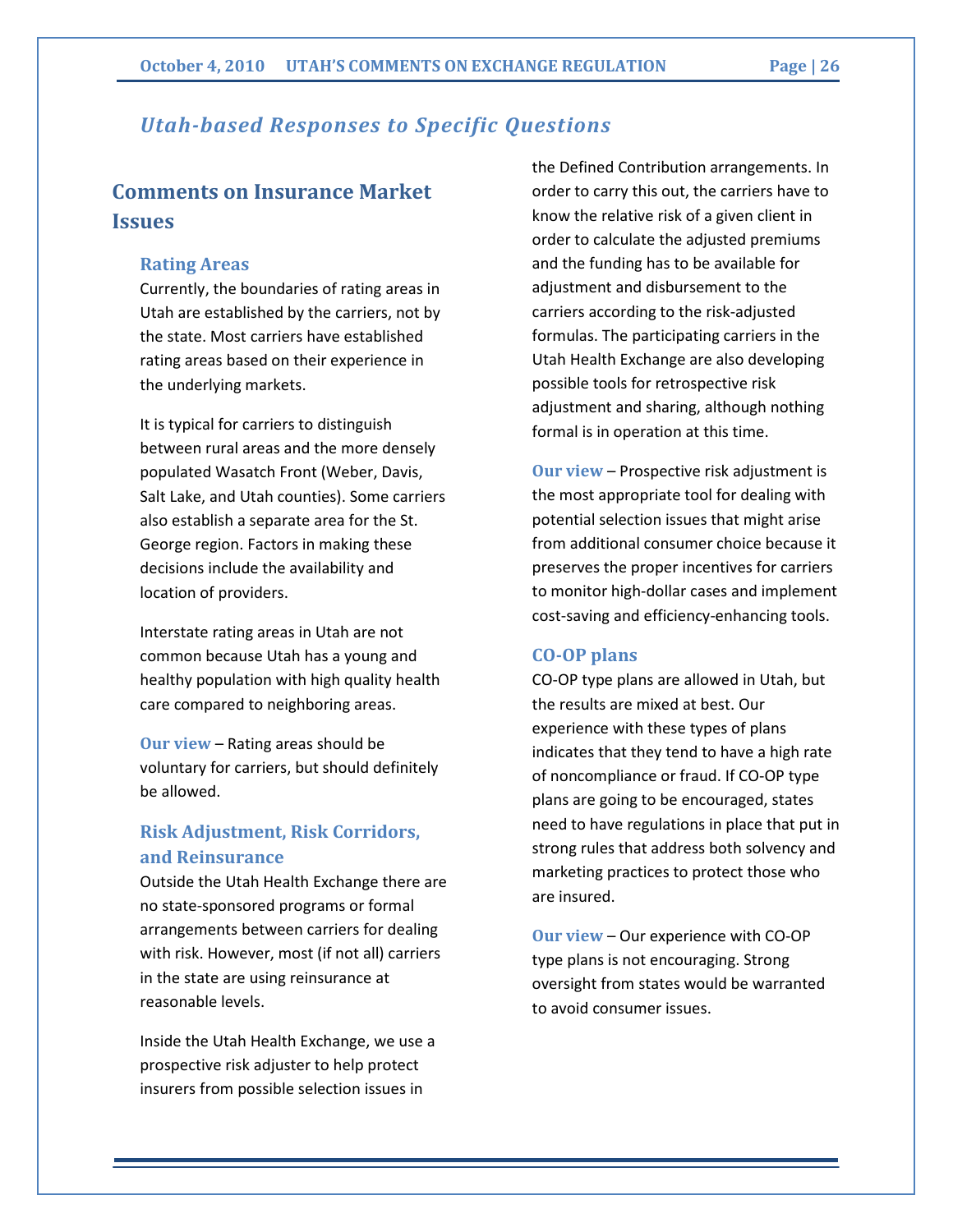# Comments on Eligibility and Enrollment Issues

# Dealing with Adverse Selection through Limited Enrollment Periods

The main impetus for limiting open enrollment periods for individuals and families is to deal with the selection issues that can arise, especially in the context of guaranteed issue. While it is important to address those selection issues, closing enrollment for individual policies in the Exchange may not be the most effective way to approach this issue. In the past Utah has had periods of open and closed enrollment for our CHIP program, and we have learned from that experience.

Limiting enrollment periods for private insurance is likely to drive people that would otherwise have chosen private insurance onto public programs. During a full open enrollment period, we have the opportunity to conduct a coordinated process to get individuals and families on the "right" program.

Other options that ought to be considered in place of limited open enrollment include increasing the penalties for people that sit out or delay enrollment unnecessarily or implementing a delayed effective date. In any case, if there were to be a requirement for limited open enrollment periods, careful thought needs to be given to the appropriate timing and frequency of those periods, and the option of creating special open enrollments for qualifying life events as is common in the private market.

Our view – Given the possible combination of guaranteed issue and no pre-existing conditions limitations in the individual market, something needs to be done to protect insurers from adverse selection. However, limiting enrollment periods may be counterproductive and drive more people onto public programs. Therefore, if limited enrollment becomes standard in the individual markets, states should be given the flexibility as under the CHIP program to schedule open enrollment periods for Medicaid to reduce "crowd out."

# Major considerations in setting up an online enrollment system

The most important consideration in developing an online enrollment system is that its primary value is in its ability to screen people and direct them to the options that create the most value for them.

In that light, it is important to know what constraints will be placed on the hierarchical structure of options. For example, if all individuals that are eligible for Medicaid must be enrolled in Medicaid (whether it is their first choice or not), then essentially every individual coming into the system will need to be screened for public program eligibility.

This suggests that the screening tool not be required to be a comprehensive screening tool at the outset. As individuals come into contact with the system, a preliminary screen based on limited information needs to guide the structure of the system. A full screen for Medicaid eligibility is not only costly to the State, it can also be discouraging to the consumer.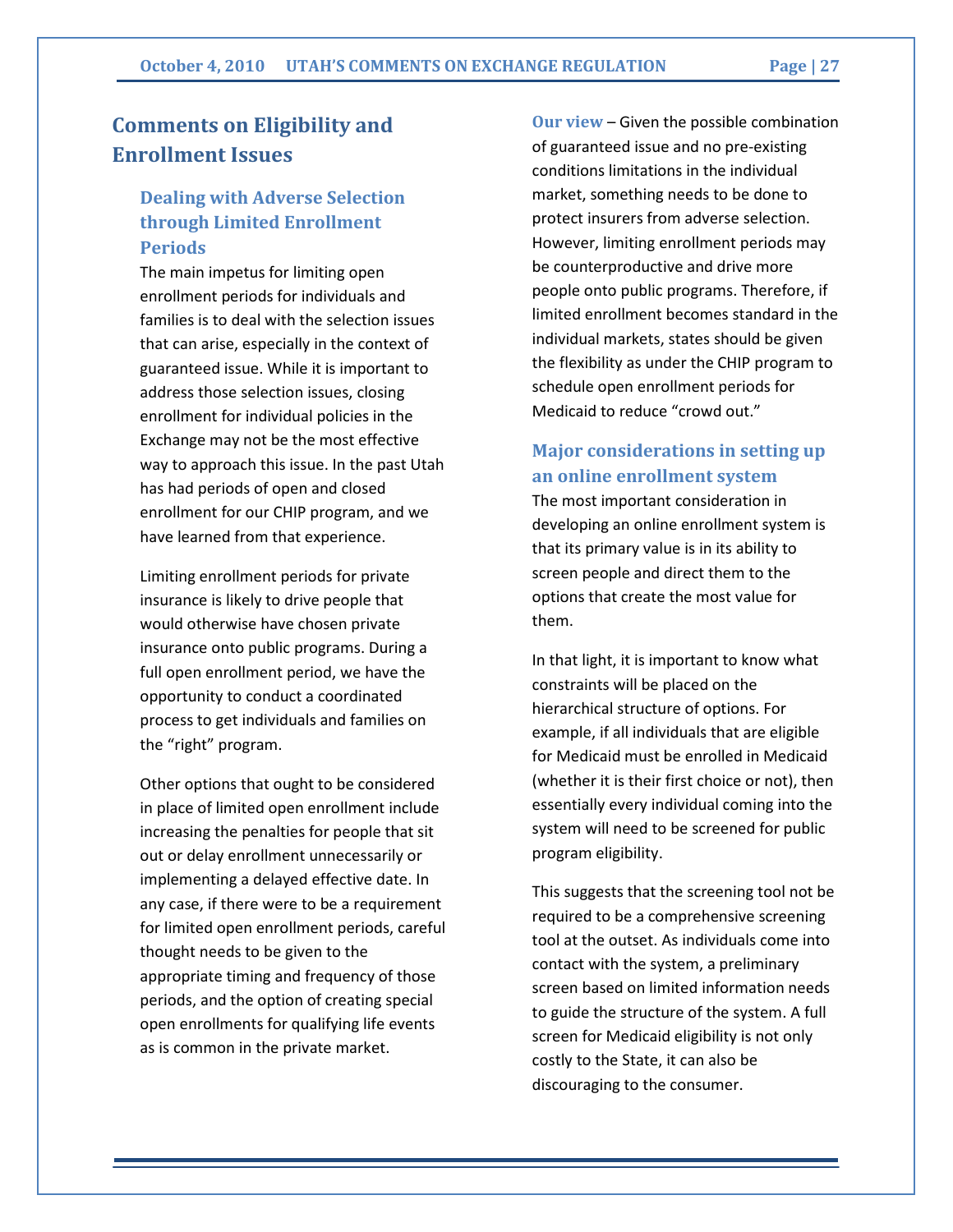It should be noted that the required type of screening and eligibility determination tool could be very expensive to create; cost is a serious consideration.

States should be able to claim Medicaid administrative dollars in the Exchange, just as they are allowed to do with CHIP. As an alternative, if states were allowed to use an exchange to determine eligibility without any further review, states should be able to collectively save billions of dollars in avoided administrative costs.

We support the concept of full choice and freedom for the consumer. We reject the idea that if a person is determined to be eligible for Medicaid on CHIP they must enroll in that program. We believe that it is the State's role to provide information and options, but the individual must be allowed to choose the option that works best for them.

One of the most challenging complications introduced by the federal funding formulas is the need to determine whether a person is eligible under the new expansion rules or whether they would have been eligible under the pre-ACA rules. This is particularly onerous for Utah because we have had an asset test for some eligibility categories.

Effectively, in order for us to get the higher match, we are required to verify that the person would not have been eligible under the old rules; we have to gather information, including assets, to make that determination. If we are no longer going to be allowed to have an asset test for our public programs, we need to be able to qualify for the higher federal match rate

without collecting information on client assets.

We also need the federal government to sync all income eligible programs to have just one standard. There needs to be an official determination based on a single formula. It appears that in the future, MAGI will be used for some eligibility determinations, but not for others (such as aged, blind, and disabled). Is there a way to make this simpler?

Our view – While the main need regarding the establishment of an online eligibility and enrollment system is the need for state flexibility, there are significant federal issues that need to be resolved to greatly reduce the administrative burden on the states that wish to set up such a system.

# Data Linkages with Federal and State Data Sources and Data Sharing Issues

Currently Utah agencies are using several data linkages to administer existing programs. For example, state agencies are already able to link to the Social Security Administration to verify citizenship and HHS for Medicare issues.

Several state agencies are using eFIND, which accesses 17 data sources (state and federal) with a single login. This tool is being used to verify "wages, unemployment insurance, child support enforcement, SSI, vehicle assets, household composition," and other data for determining eligibility for entitlement programs.

However, our experience in these data linkages is that existing capacity is outdated and limited. A fully automated exchange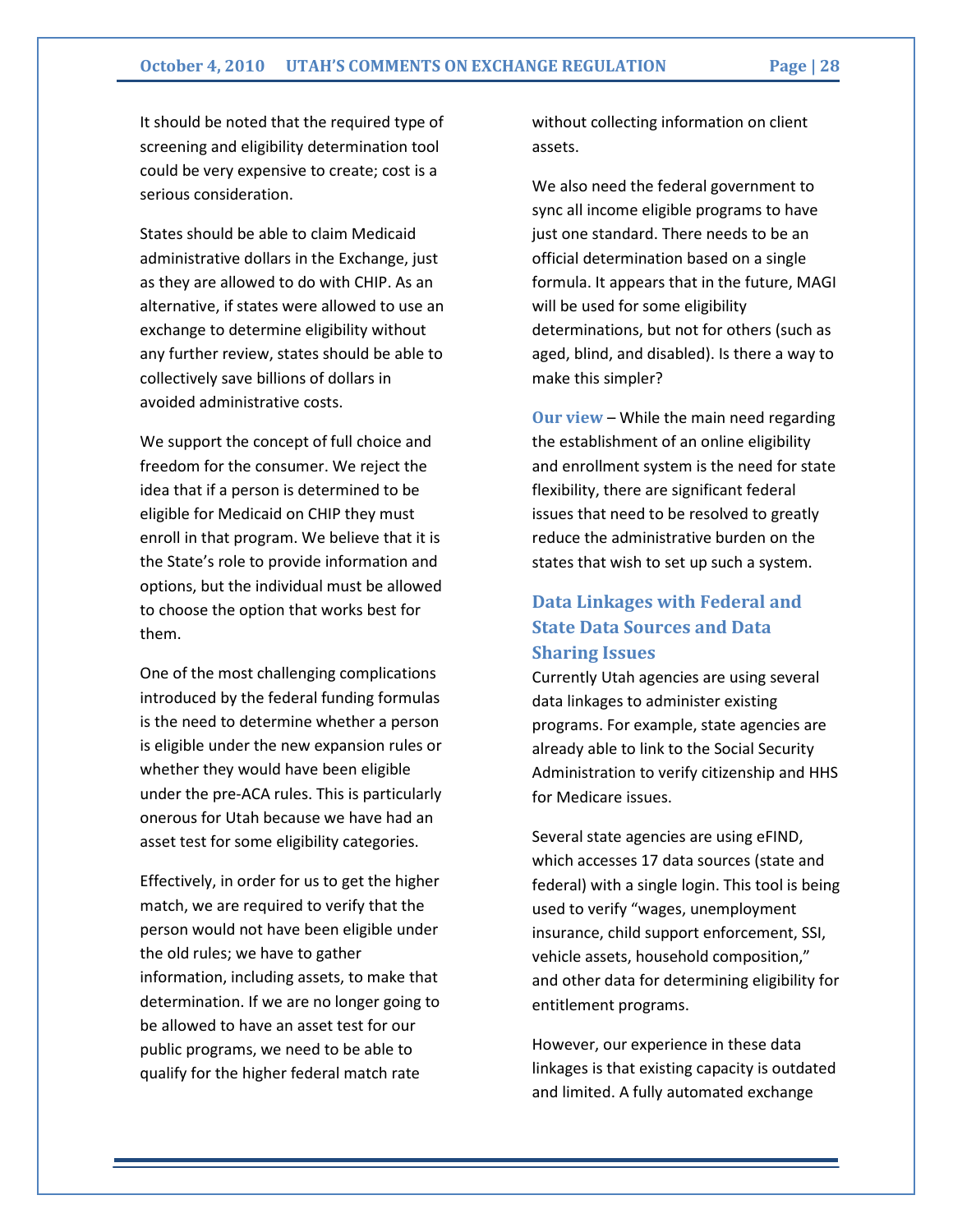will require auto-pulls from various sources. Similarly, we conduct some eligibility business through inbound phone lines. This system will also have very limited connectivity to a fully functional exchange.

As the complexity of implementing this coordination increases, the prospect of making a full range of services available to diverse populations becomes increasingly daunting. In particular, populations with limited access to computers or internet service may be significantly impacted.

Our view – While some data linkages do exist, the experience has been less than convincing about the prospects for interfacing at the level that the Exchange will require. Federal agencies must provide to states a single data access point where all of the needed information can be transferred to or from state systems.

# Comments on User Engagement

### Outreach and the Navigator Program

In Utah the best sources of consumer outreach and assistance are the licensed producers and community-based organizations. Licensed producers would be the best source of assistance because they are already trained and experienced in how to explain complex issues and guide consumers through the process.

While many producers have the ability to reach out to and assist diverse populations, it is likely that additional assistance for some populations will be needed in order to maximize success. Community-based organizations that are equipped to help

diverse populations will be particularly valuable going forward.

At the same time, there are other natural points of contact in the communities that could be put to work. Most importantly, the public education system interfaces with the majority of families with children. Similarly, community health centers are another natural point of contact to reach out to families that need extra support in joining the system.

There are several elements that would be required to achieve a successful private sector system to aid in outreach and navigation, including:

- Educating the consumer
- Providing accurate and useful information
- Providing referrals to appropriate places to get assistance
- Adequate oversight and funding
- A significant amount of on-going training
- Some additional investment in technology
- Possible need for compensation for successful enrollment

Our view – The best navigators will be those who have the training and expertise to provide advice and assistance to consumers. In addition, there are many points of contact where consumers connect to the health care system that can be leveraged to provide valuable support to the consumers.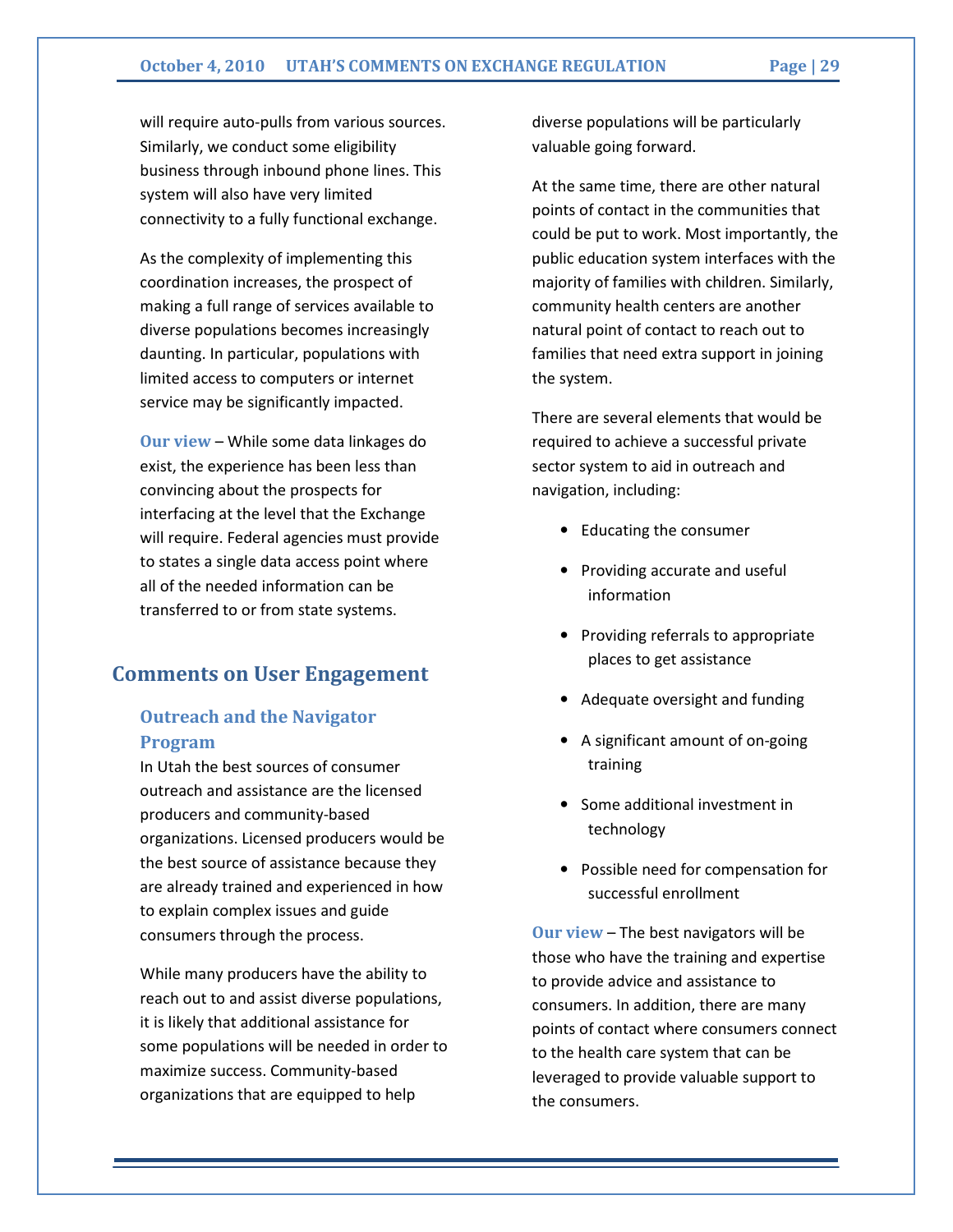# Focusing on the Consumer **Experience**

The most important aspect of the Exchange when it comes to the consumer experience is the ability of the consumer to make a good decision easily and efficiently. This may require a variety of approaches depending on the variety of consumer needs.

The Exchange must communicate value to the consumer. Consumers must understand the costs and benefits to them of any given choice. Standard insurance arrangements typically do not communicate costs very well, in large part due to the fact that the true costs of a policy are not realized until the consumer needs health care. Nevertheless, the Exchange needs to be able to summarize effectively the costs a consumer might expect to see under each alternative.

It may also be important to communicate value to the consumer through a tool that evaluates each option on a consistent basis. Such an evaluation might take into account the premiums, rate increases, provider networks, out-of-pocket limits, and other cost features. Consumers should also understand the relationship between premium and total expected cost to the insurer.

The are many venues where consumers can be reached, including the work place, health care providers, social services offices, schools, libraries, and other local government offices or services.

The Exchange could be an incredible tool for outreach and navigation if it contains elements that make it a workable facilitator to get a consumer to the right solution for their family.

In some cases, especially for populations that do not have ready access to traditional internet services, a type of case management might be appropriate. In any case, the outreach and navigation system should take full advantage of existing data systems and linkages to help coordinate outreach efforts.

We also note that the best way to ensure that consumers are protected against misrepresentation or fraud by the insurance industry is to have a knowledgeable and well-staffed insurance department.

Our view – The most critical element for the consumer is to be able to easily make an informed choice. In order to spur competition, the Exchange must expand consumer choice, however, the Exchange must also provide clear and understandable information about those choices for the consumer to gain full advantage.

#### Facilitating Employer Participation

When it comes to the employer side of the equation, it is helpful to remember that most employers are not in the human resources business. Several elements will help keep the Exchange accessible to all employers. Most importantly, the process should be as absolutely simple as possible from the employer's perspective.

We also have to maintain a level playing field between the Exchange and any external markets. We do not want the structure to artificially drive employers into or out of the Exchange. All participants have to accept that risk adjustment, properly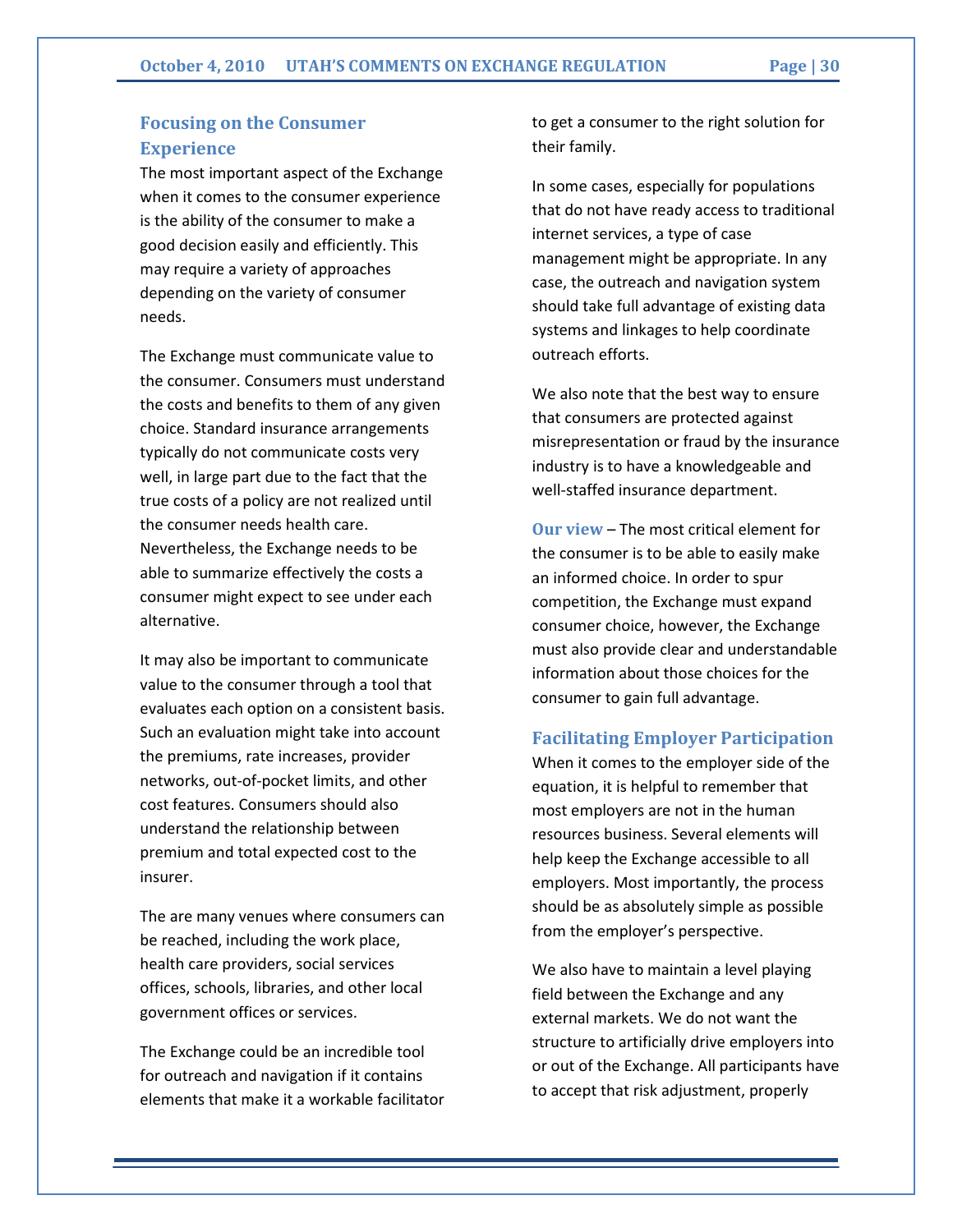done, will be adequate to achieve price parity in a Defined Contribution market.

Over time, it will be critical to communicate to employers and employees the concept of total compensation. Using the value of total compensation to evaluate job opportunities will become a tool of competition that will promote efficiency in the labor markets. Both employers and employees will need to get used to thinking of their compensation in dollar terms instead of intangibles and commodities.

We also recognize that employers have made significant gains in the area of employee wellness. While this is a welcome development, it is probably not the longterm role of the employer to work on this. The time has come to pass off the wellness baton to the consumers and the insurers as

they continue to promote healthy behaviors among workers.

The Defined Contribution system has tremendous power and advantages to an employer, especially a small one. However, in order to provide that advantage to the employers, the system needs to stay simple and easy to access. Employers also need to have flexibility in determining the best time for them to transition over to an exchange system.

Our view – Any reform system designed to help small employers must have clear advantages to the employer, including simplifying the process of providing a health benefit, providing a level playing field for competition inside and outside the Exchange, and the flexibility to meet the employers financial and business goals.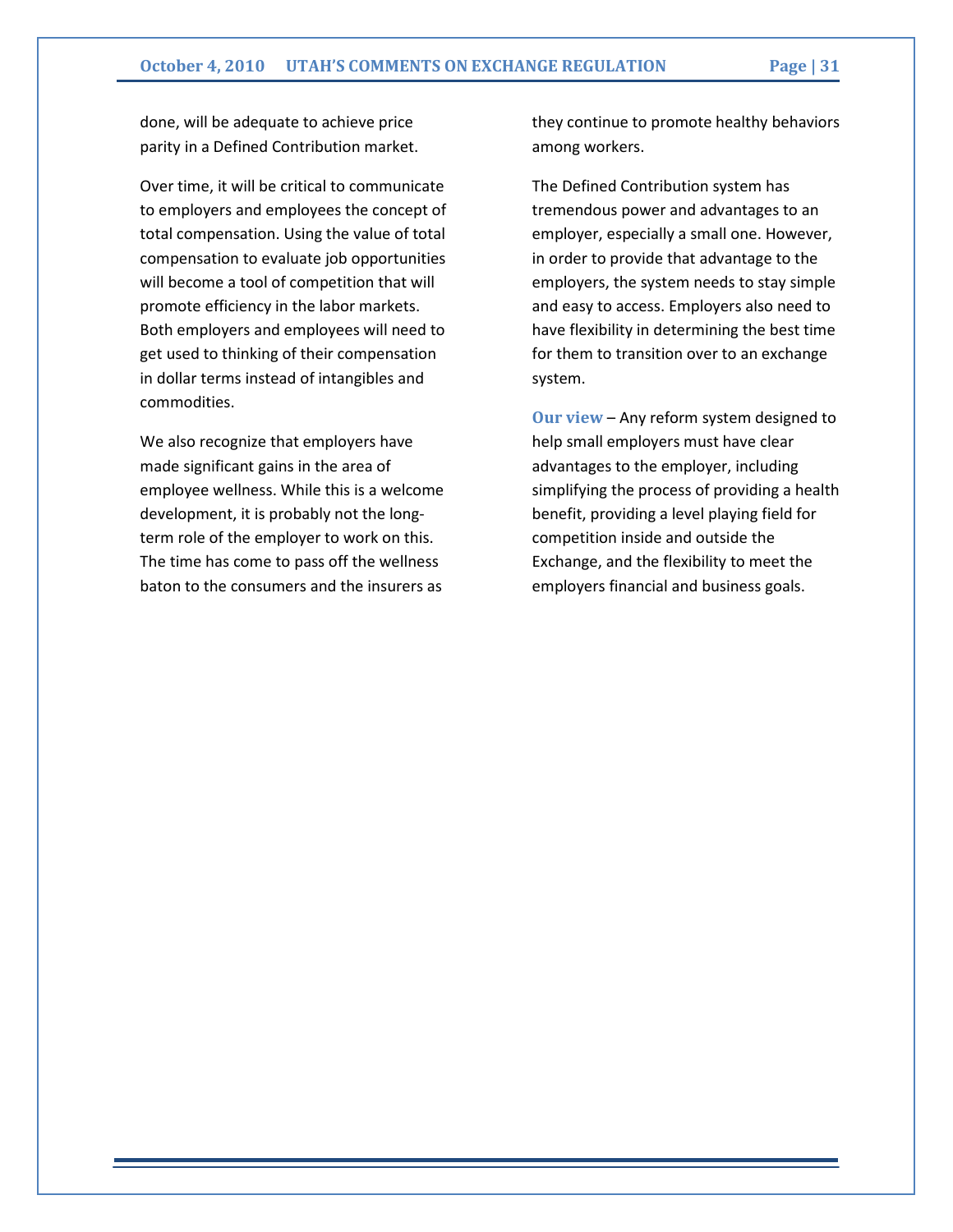# Summary of the Main Issues and Concerns Related to Federal Regulation of Exchanges

- The single most important message in this response is that HHS needs to grant states broad flexibility moving forward.
- HHS should work with the sovereign states to create laboratories of innovation that can inform efforts moving forward.
- HHS should not require proof of success before state "experiments" can be certified. 50 states should be allowed to try things so we can learn what works and what doesn't.
- It is the responsibility of each state to define its goals and objectives. It is then the role of HHS to help states get there.
- Insurance carriers in each state need flexibility to innovate and develop plan designs that are competitive, consumer-focused, and have the ability to contain costs.
- While states should set parameters for exchanges, state Insurance Departments should not be in the business of deciding what can or should be sold on the exchanges.
- Any national definition of an essential benefits package should only be a set of service categories (like inpatient hospital) and not a list of required specific treatments for specific conditions. States should then have the ability to determine how best to adopt those standards.
- Mandatory coverage of treatments for specific conditions is the purview of state legislatures.
- We have to give up the paternalism in Medicaid. The end goal for most populations could be a Medicaid system where the only program is the amount of subsidy you qualify for.
- Exchanges need to be empowered to maintain or increase continuity as families move onto or off public programs.
- We need serious consideration and support to implement simple and effective premium assistance programs.
- There needs to be a bridge to resolve the disconnect between monthly eligibility for public programs and the traditional annual basis for private insurance contracts.
- We are concerned that the ACA creates an imbalanced treatment of the traditional and exchange markets. This uneven playing field can create problems with markets and selection issues.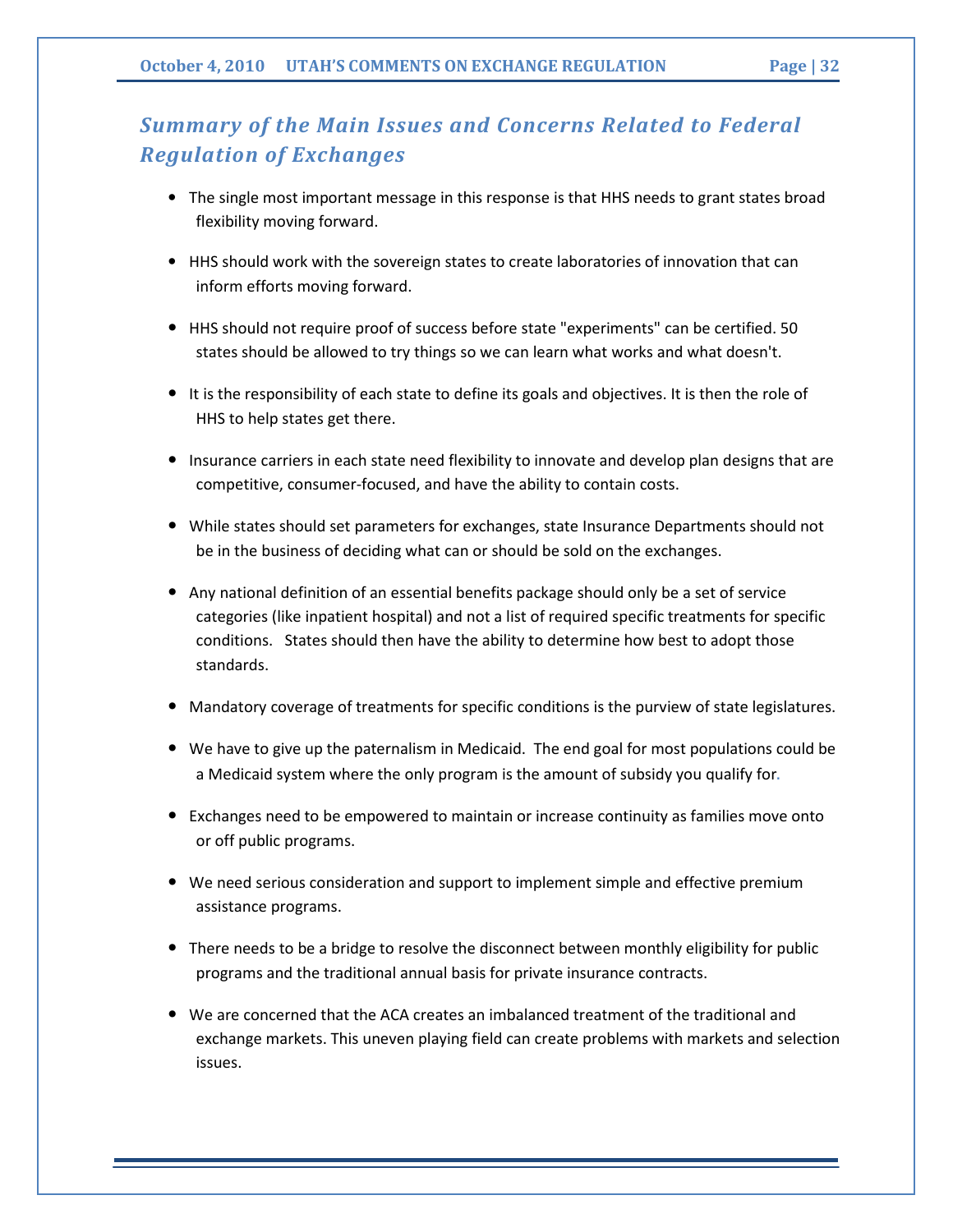- Requirements on plans inside/outside the exchange need to be the same to avoid selection. Since it is not the role of HHS to regulate all plans, the only way to approach this is for HHS to give very broad guidelines and allow states to implement and regulate.
- States and HHS need to be aware of the many potential cost centers associated with compliance with the statute and potential regulations.
- States should be allowed and encouraged to explore the possibility of implementing a Defined Contribution market as part of their exchange implementation plan.
- The true goal is to change the game in terms of health outcomes. We want to have a healthier population at the end of the day.
- All consumers have to have some of their own money on the table if we are to have different expectations and outcomes.
- Exchanges should encourage innovations that increase the longevity of the consumer-plan relationship.
- There is no need for states or HHS to re-invent the wheel. States and private partners already have in place most of the technology and regulation that is needed for success.
- An exchange can be successful (and perhaps even more so) with less state regulation. The private stakeholders are aware of the issues and generally have the tools needed to address them.
- The premium aggregator has the potential under the ACA to reduce the need for federal premium subsidies for lower income families who would be able to pool private resources to purchase a single policy for the family.
- We need consideration and support to square eligibility requirements for premium credits and subsidies with Defined Contribution arrangements.
- An exchange should be a lot more than just a place to buy insurance. The Exchange has a critical role in promoting wellness and providing transparency on cost and quality information.
- It is critical that states have the flexibility to study and consider options that make the most sense for their local circumstances as they negotiate the terms of such regional exchanges or inter-state cooperation.
- State exchanges may have standards for plans, but should not have a regulatory function. Regulation of carriers should be limited to one state agency - the Insurance Department.